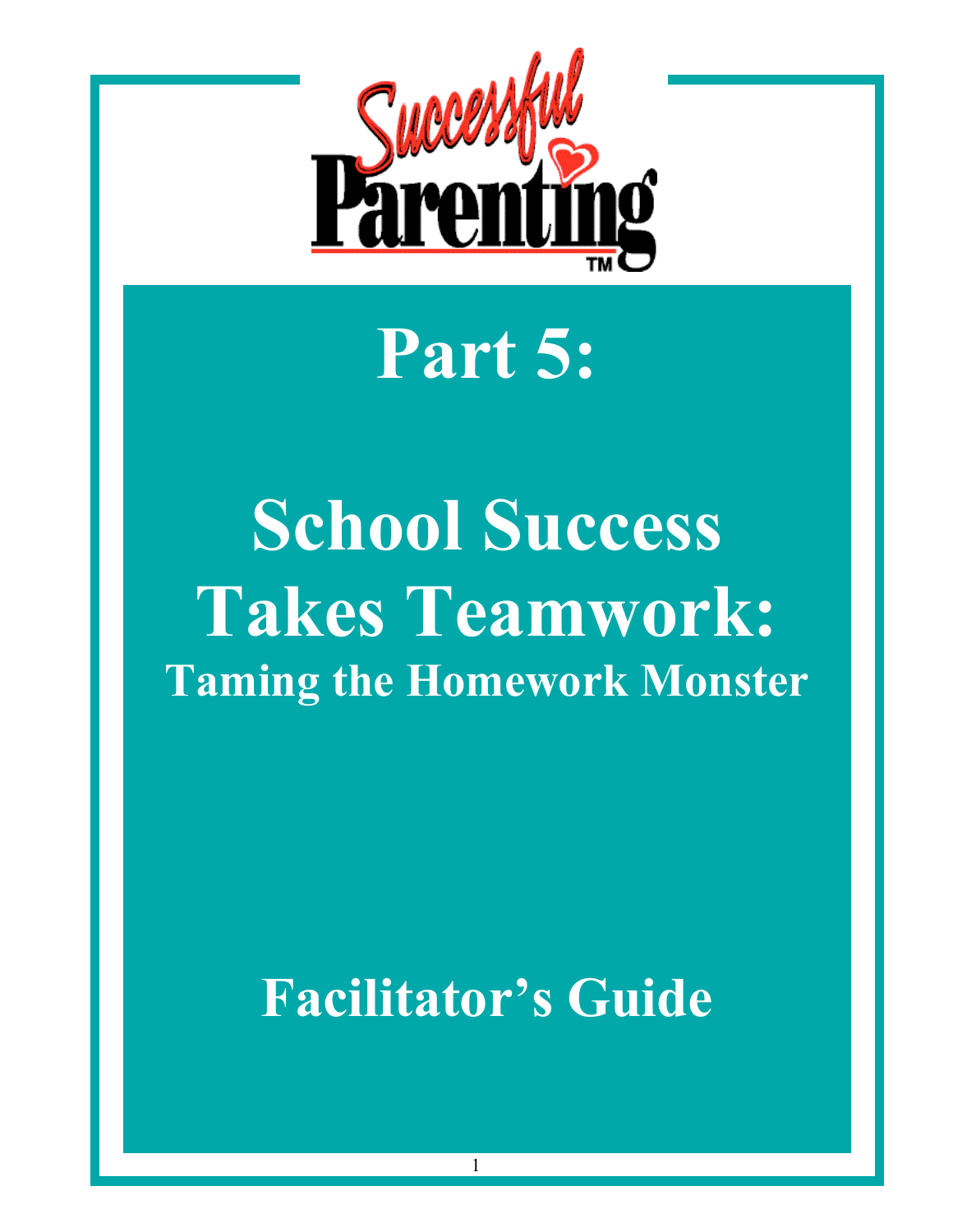*As a teacher and school counselor for 20 years, I worked with children, their teachers, and their parents or guardians. I am convinced that children want to succeed and that parents and guardians do try to do a good job of raising their children. I believe that parenting is the toughest job there is, and yet, it is the one for which we get very little training. I want to change that.*

Successful Parenting *has been produced to accomplish that goal. "School Success Takes Teamwork: The Basics" and "School Success Takes Teamwork: Taming the Homework Monster" are part of the* Successful Parenting *series. Each of them comes with a facilitator's guide. Also in the series is the Heart of Parenting Package, consisting of "Self-Esteem is the Key", "Communication is Crucial", and "Discipline Makes the Difference", each of which comes with a facilitator's guide and a user's guide. There is also a workbook for parents on all three subjects of self-esteem, communication, and discipline which parallels the videos and is written on a third to fourth grade reading level. This Heart of Parenting Package is also available in Spanish, with the tapes and the user's guides in Spanish and the facilitator's guide in English.*

*We are delighted that you have selected our materials to use in your workshop or class. It is our fervent hope that you and those attending your workshop will view this video, enjoy it, discuss it, learn from it, apply what you have learned, and then tell others about it. We hope that all of the children affected by this class or workshop can be happier and have fewer problems both now and in the future.*

*We hope the materials in this series will help you and your workshop participants become even more skillful at the art of parenting.*

Sarhara Lynn

*Barbara Lynn Taylor*

*Hi!*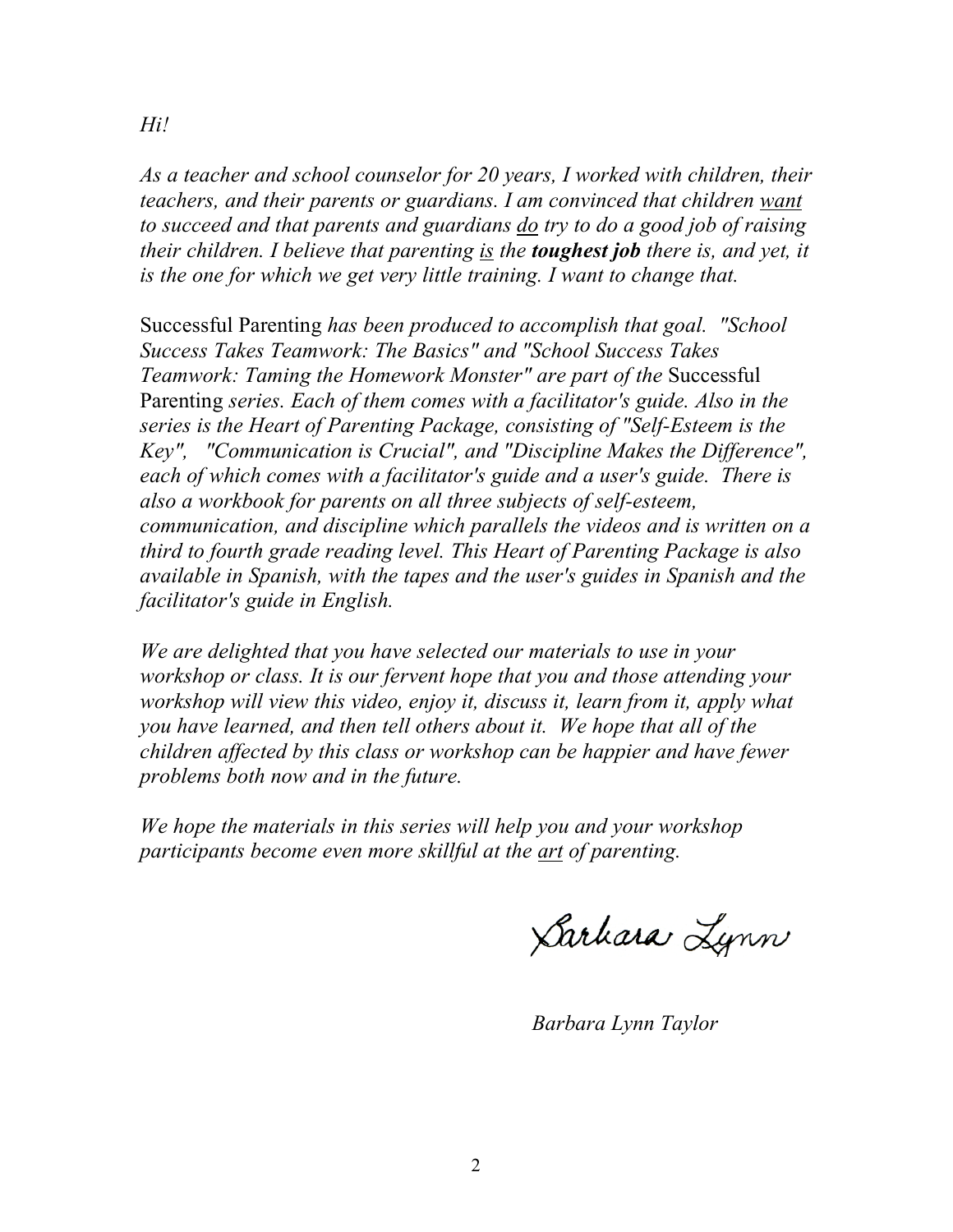### *Notes to facilitators:*

*Please feel free to use your own words, to tailor the discussion to the particular group you're working with, and to put lots of YOU into it. That's what will make your workshop special!*

- *"Stage" directions and suggestions for your benefit will be shown in this type style.*
- **Things for you to say or paraphrase will be in this type style.**
- Information will appear in this type style.

\*\*\*\*\*\*\*\*\*\*\*\*\*\*\*\*\*\*\*\*\*\*\*\*\*\*\*\*\*\*\*\*\*\*\*\*\*\*\*\*\*\*\*\*\*\*\*\*\*\*\*\*\*\*\*\*\*\*\*\*\*

#### *What you need to conduct a workshop:*

- 1. The videotape-"School Success Takes Teamwork: Taming the Homework Monster". (This is copyrighted and may not be duplicated.)
- 2. A copy of each handout found on pages 26 and 27 in this Facilitator's Guide for each participant. (Please do duplicate these.)
- 3. A pencil for each participant.
- 4. This Facilitator's Guide.
- 5. A board and chalk or flip chart and markers may be helpful to you.
- 6. Energy, enthusiasm, and patience.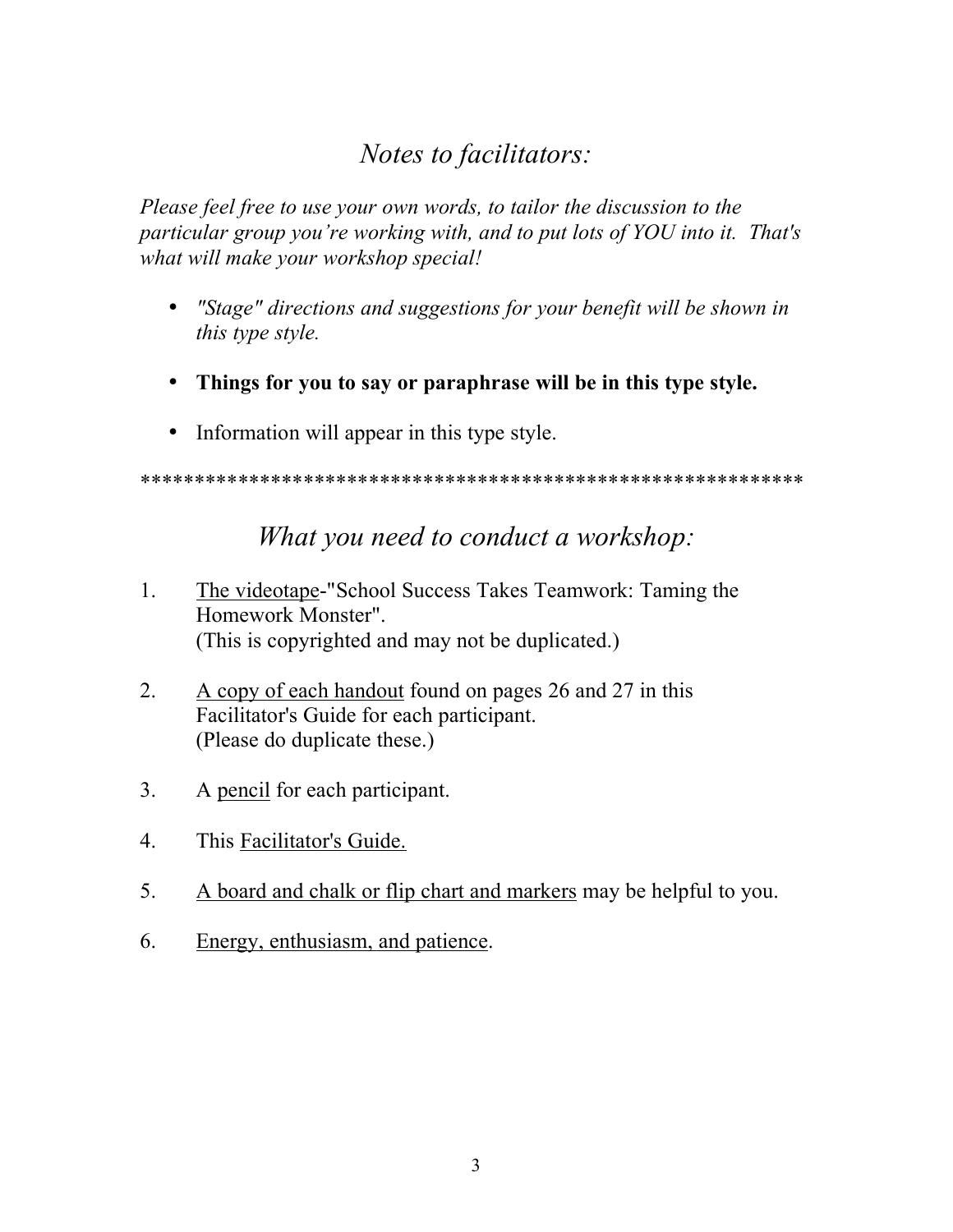| Suggested time frame for a one-hour workshop:                                                                                                                                                                    |            |  |
|------------------------------------------------------------------------------------------------------------------------------------------------------------------------------------------------------------------|------------|--|
| Do Part I, "Before Viewing the Video".                                                                                                                                                                           | 5 minutes  |  |
| Distribute the two handouts and urge participants to<br>record their thoughts as the workshop progresses.                                                                                                        | 3 minutes  |  |
| Show the video, "School Success Takes Teamwork:<br>Taming the Homework Monster".                                                                                                                                 | 17 minutes |  |
| Discuss the first minute.                                                                                                                                                                                        | 5 minutes  |  |
| Discuss the general suggestions.                                                                                                                                                                                 | 7 minutes  |  |
| Discuss the remaining 6 sections. You may choose to do:<br>all 6 sections for 3 minutes each.<br>4 of them for 4 1/2 minutes each.<br>2 of them for 9 minutes each.<br>or whatever works for you and your group! | 18 minutes |  |
| Summarize, go over "My Personal Plan", set personal<br>goals, and make commitments.                                                                                                                              | 5 minutes  |  |

| Suggested time frame for a two-hour workshop:                                                                                                                                                                   |            |
|-----------------------------------------------------------------------------------------------------------------------------------------------------------------------------------------------------------------|------------|
| Do Part I, "Before Viewing the Video".                                                                                                                                                                          | 5 minutes  |
| Distribute the three handouts and urge participants to record<br>their thoughts as the workshop progresses.                                                                                                     | 3 minutes  |
| Show the video, "School Success Takes Teamwork:<br>Taming the Homework Monster".                                                                                                                                | 17 minutes |
| Discuss the first minute.                                                                                                                                                                                       | 10 minutes |
| Discuss the general suggestions.                                                                                                                                                                                | 20 minutes |
| Discuss the remaining 6 sections. You may choose to do:<br>all 6 sections for 10 minutes each.<br>4 of them for 15 minutes each.<br>2 of them for 30 minutes each.<br>or whatever works for you and your group! | 60 minutes |
| Summarize, go over "My Personal Plan",<br>set personal goals, and make commitments.                                                                                                                             | 5 minutes  |

4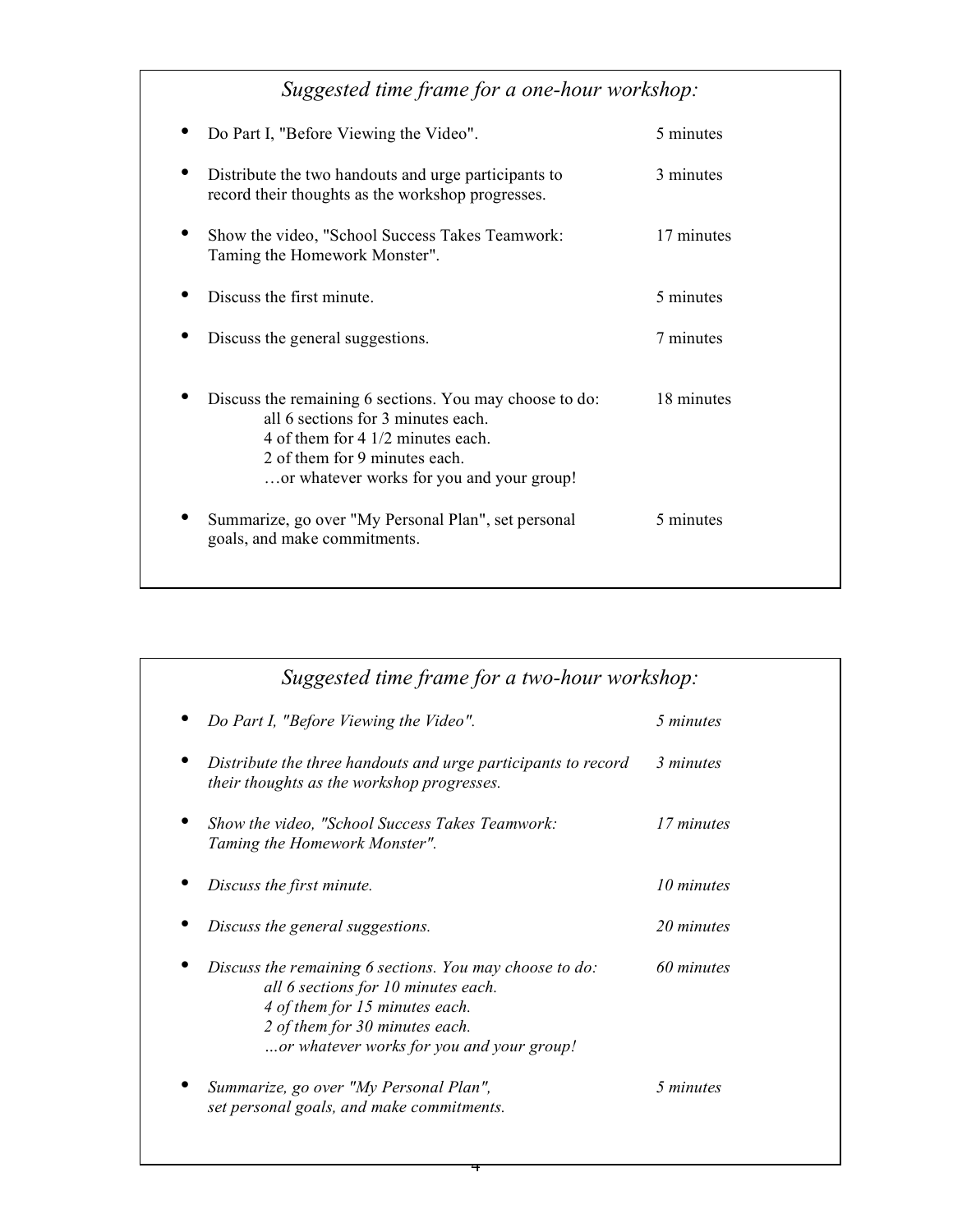#### *SUGGESTIONS FOR THE FACILITATOR:*

*Welcome each of your workshop participants individually, if possible. Try to find out their names and something about why they came to the workshop. You may want to survey the group either one-at-a-time or after they gather as to the ages, sexes, and names of their children. If they are teachers, find out what grade level they teach. That will help you personalize your comments later as you lead the discussions.*

*It is important that you know your audience and that you try to be sensitive to their levels of comprehension with respect to concepts and vocabulary. Teach to those levels.*

*You may want to set a tone of respect by saying something like,* **"Before we begin, let's all agree on confidentiality in this group. For each of us to feel safe in expressing our thoughts and feelings today (tonight), we need to be assured that nothing will be repeated outside this group. Ok?"**

*As you lead the discussions, keep in mind that you want to challenge your participants to think and to relate the ideas to their own situations. You don't want to put them on the spot or ask them to reveal personal information unless they want to. Look for those outgoing talkative members of your group. (There will always be some.) Involve them and others will probably follow. Use the skill of linking to show the connection between a comment one participant made and one another shared. That strengthens the lesson and builds the self-esteem and confidence of the members of the group.*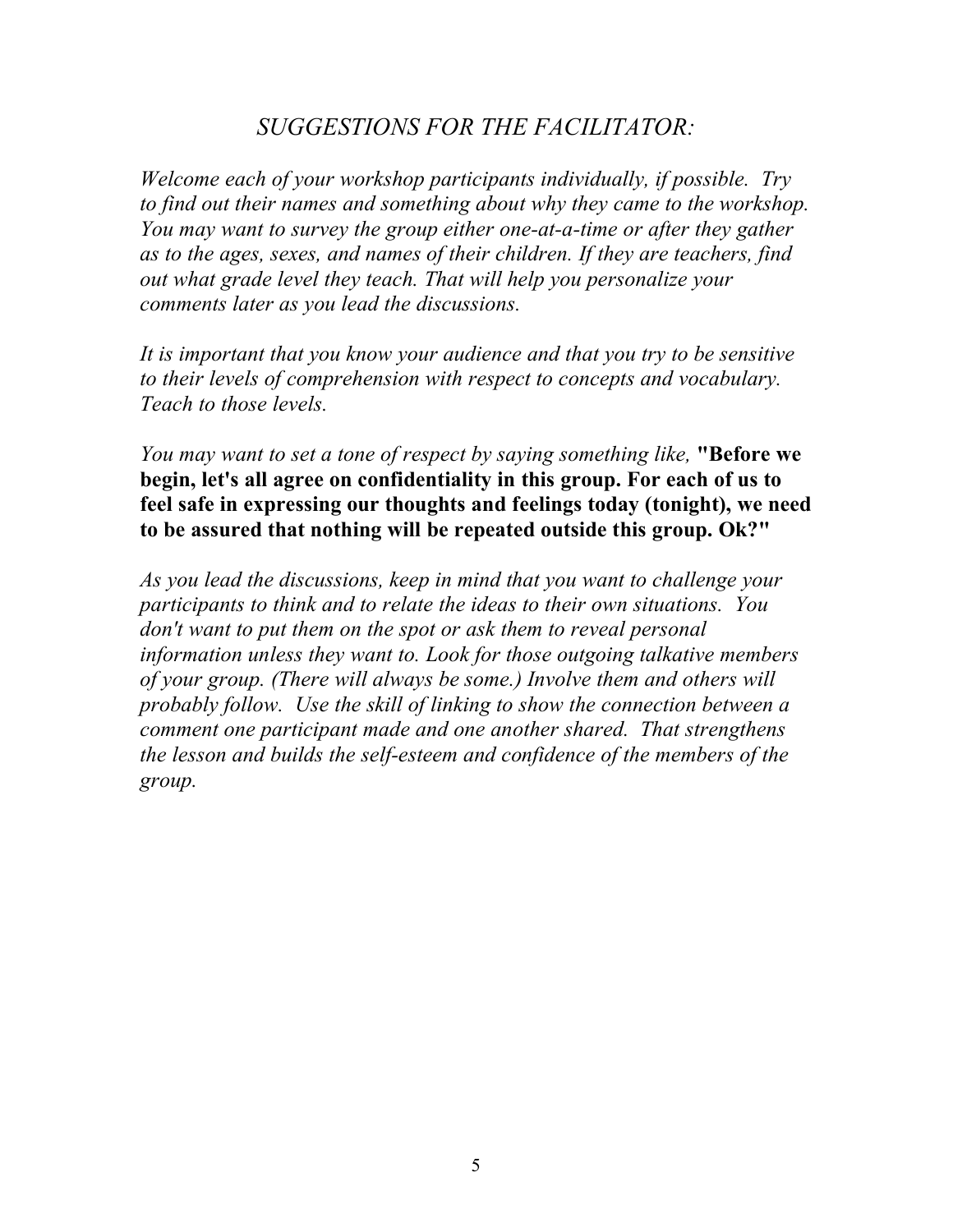*Some people are auditory learners and will "get it" from the words they hear from you, the video, and the others present. Some are visual learners, so you may want to use a blackboard or a flip chart. Some learn well from either, so they'll appreciate both techniques.*

*Remember, you don't have to answer every question that you're asked. Often it is very effective to toss it back to the group. After group members have expressed ideas, be careful not to shoot them down. If you really think they're way off base, you may want to try saying something like, "Ok, could we look at it like this……?"*

*There is skill to being an effective presenter. You already have the most important qualities. Read about it and then practice. You 'II get better each time.*

*The intention of the next section, called, "Before Viewing the Video", is to stimulate interest and to encourage the viewers to watch with a purpose.*

*NOTES:*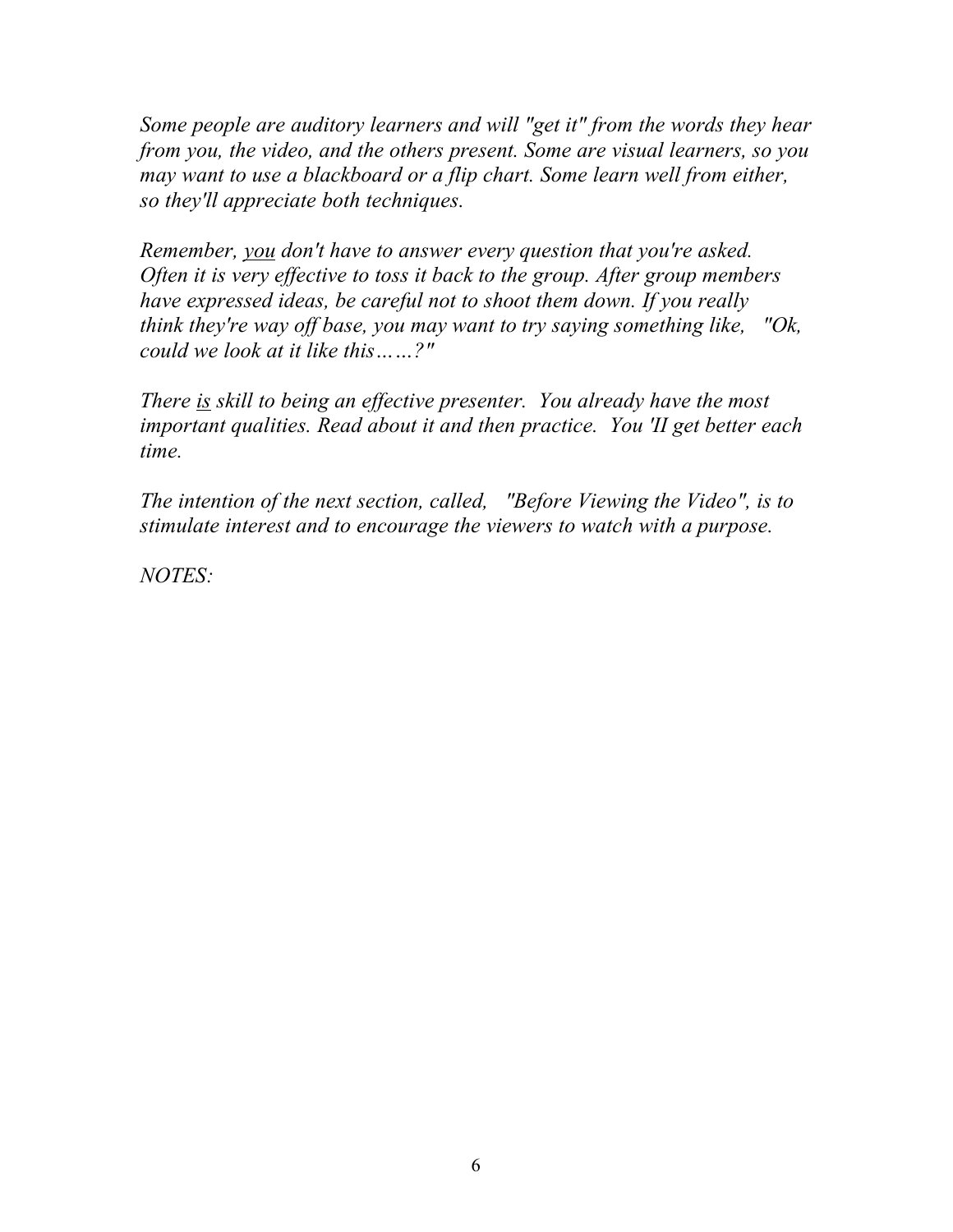## **I. BEFORE VIEWING THE VIDEO**

**Is homework a real monster around your house? Are you tired of the arguments, late nights, low grades, embarrassment, and tears that result from homework problems?**

**Most parents feel they have battled the homework monster at some point in their children's school career. Some are lucky and the monster only makes an occasional visit, while, for others, it is an every evening nightmare.**

**Nobody told you about this part when you so gleefully announced the pregnancy, did they? But it is part of parenthood and must be done well. The fact that you are at this workshop (or "class") is a positive step for you and your children. Good for you!**

**1. Who would be willing to kick this off by sharing some of the homework horrors you've had around your house?** *There may be some quick volunteers, but it is possible that you'll have to tell a tale of your own to get it going. Have your story ready. Perhaps after your story, someone else will chime in.*

**2. Can you share any success stories, that is, something you tried that helped to tame this homework monster?** *Answers will vary. Say this next line if it fits.* **That's great that you have so many good ideas already. We're going to hear some more when we watch this video.**

*Now, distribute copies of the handout, "Check to See Where the System Is Breaking Down".* **I am giving you this handout so you don't have to write so much down during the video. It is yours to keep.**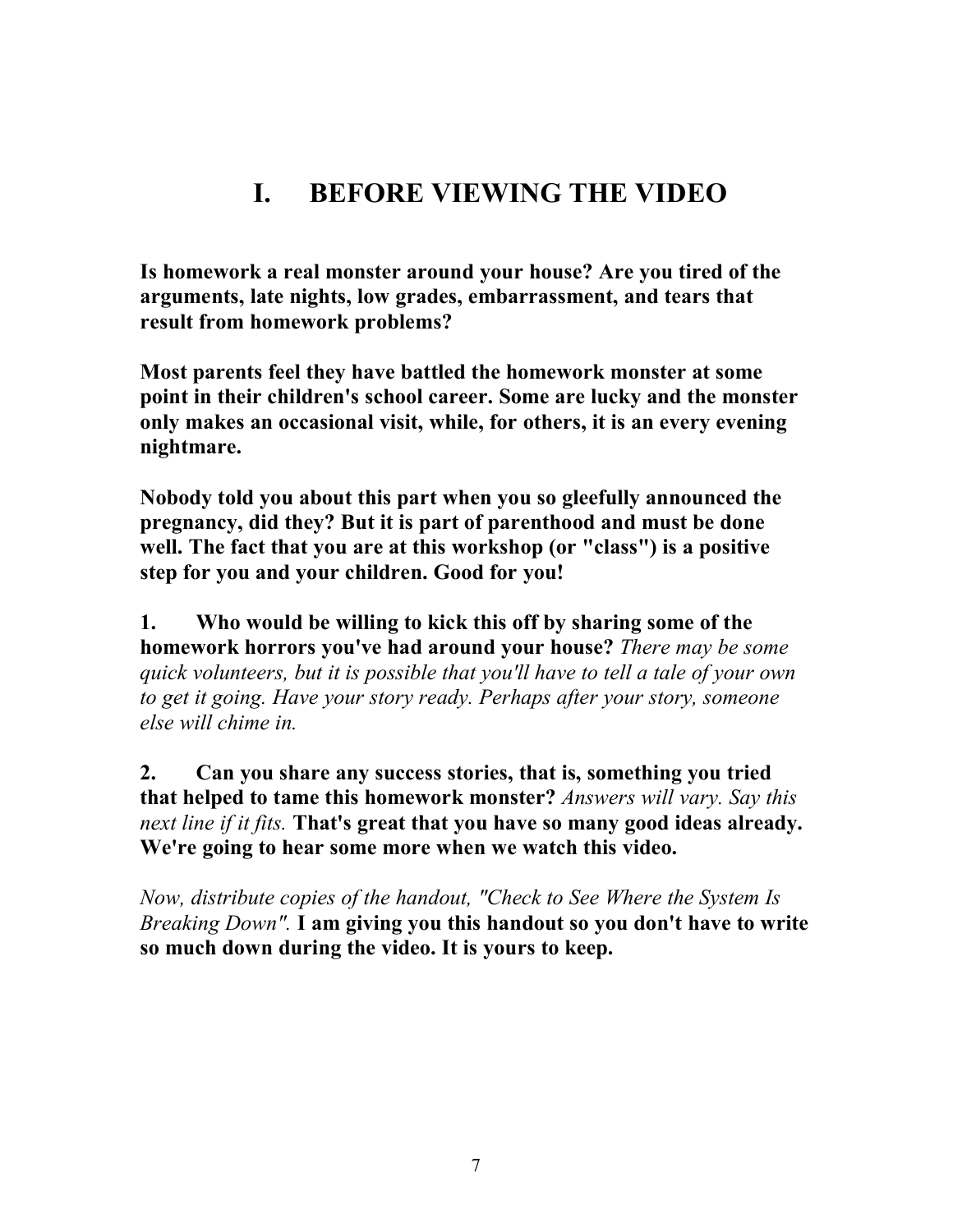*Now give each participant a copy of "My Personal Plan ".*

This handout, "My Personal Plan", is for you to make notes on during the video and the rest of the workshop (or "class"). The left column is for those things you already do well *(and make sure they do write those down!)* and the right column is for the things you want to try with your family. Stress that this is not *"I'm good at..." and "I'm bad at.... "!!!* You don't have to let anyone else see this paper if you don't want to.

As you view this video, remember, nobody does it all right! Pat yourself on the back for those things you consistently do well. If you hear a suggestion that sounds interesting and you think it could help you and your children, make a personal commitment to try it. You'll be helping your children and you'll feel better about yourself as a parent.

*We have placed two seconds of black screen between the sections of this videotape, so that you may stop it at various points and give yourself some choices in the way you structure your workshop.*

*Here are some possibilities:*

- *1. Play all 17 minutes at one time, then lead the discussion.*
- *2. Play the first minute, stop the tape, discuss that section, then play the rest of the tape and then discuss it.*
- *3. Play the first minute, stop the tape, and discuss that section. Then play the remaining seven sections one at a time, having discussions between.*

*Do what feels right to you.*

#### **So now, (relax and enjoy) or (here is) "School Success Takes Teamwork, Taming the Homework Monster".**

*While the video is showing, try to unobtrusively observe each workshop participant. Notice any signs of discomfort, identification, agreement, disagreement, amusement, etc. This information will be useful to you in leading the ensuing discussions.*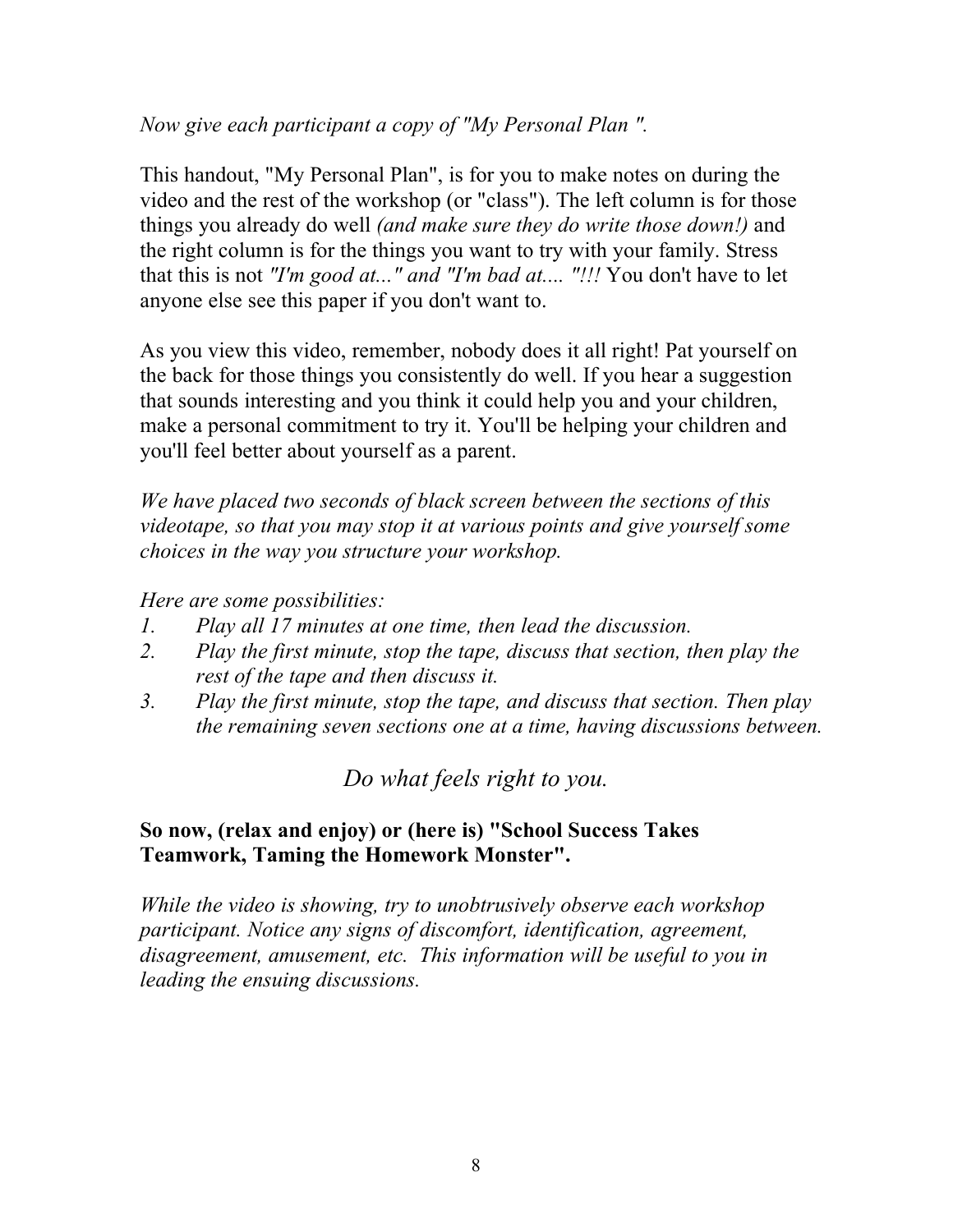### **II. AFTER VIEWING THE VIDEO**

*Remind your participants that, for them to get the most out of this workshop, they must be honest with themselves. Encourage them to be open in the discussion and to participate in the activities.*

*Be sure to listen attentively and be sensitive to their comments. Encourage your participants to communicate with each other.*

*Be aware that some of the statements made in the video will elicit disagreement. That's fine. That should lead to lively, informative, meaningful discussions!*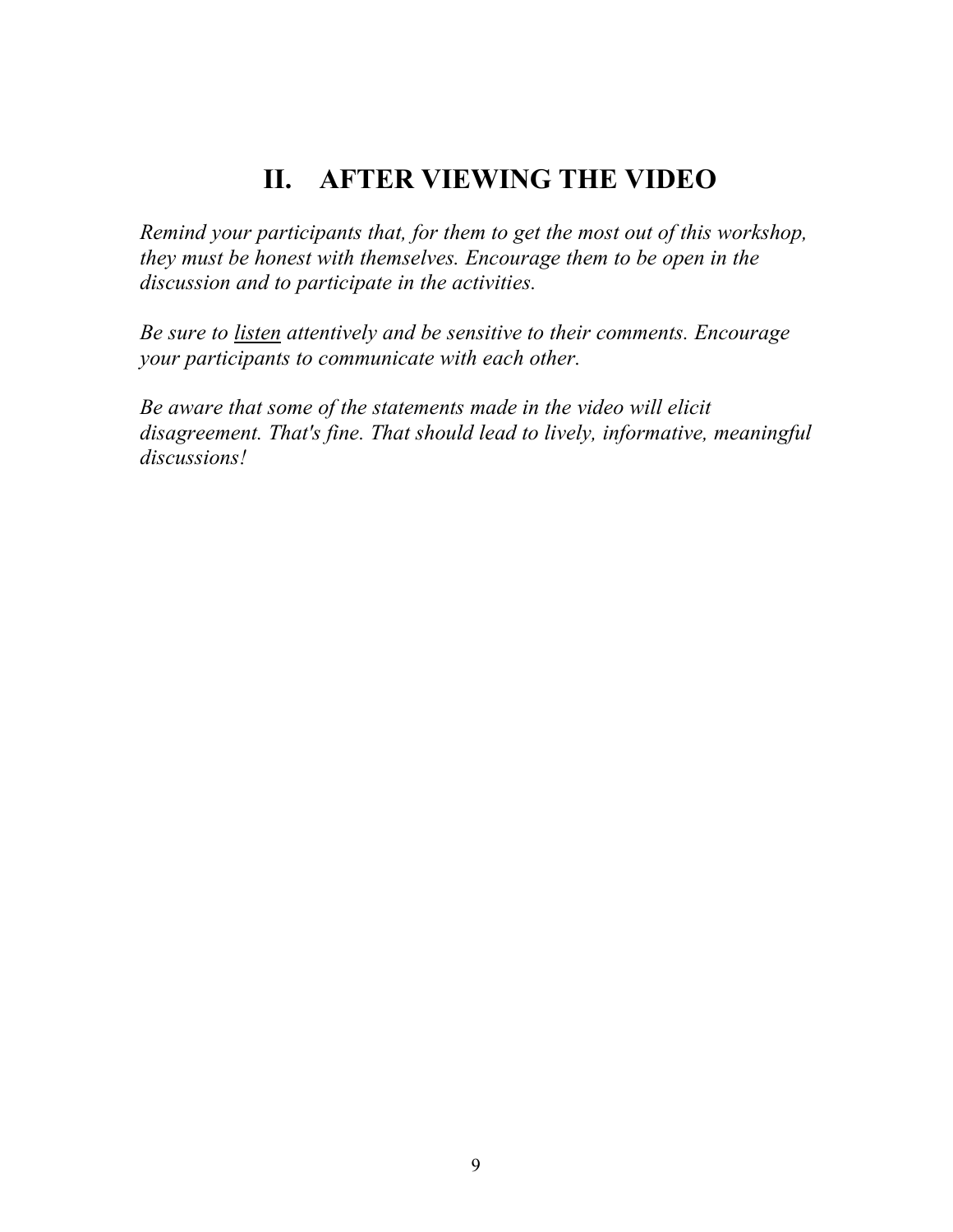#### FROM THE FIRST MINUTE OF THE VIDEO

1. **What are some of the reasons it is important that students complete and turn in their homework every day?** *Possible answers:* Get better grades, suffer less embarrassment in front of teachers and other students, learn self-discipline, learn to be organized, etc.

2. **Why do you think the author named this tape set** *School Success Takes Teamwork? Possible answers:* Because children need the parents and the teachers working with them in order to succeed.

3**. Who is on the team?** *Possible answers:* The team is mainly the child, the teacher or teachers, teacher assistants, and the parent, parents, stepparents, or guardians. Sometimes others like the professional school counselor, school psychologist, school social worker, home/school liaison, school nurse, principal, assistant principal, or additional significant others in the child's life will join the team for the benefit of the child. *Can your group think of any others?*

4. **What can parents do to encourage this team approach?** *Possible answers:* Set a friendly, positive tone early in the year, respond if the teachers make contact, let the teachers know you're pleased with them, follow-through on the suggestions the teachers make, etc.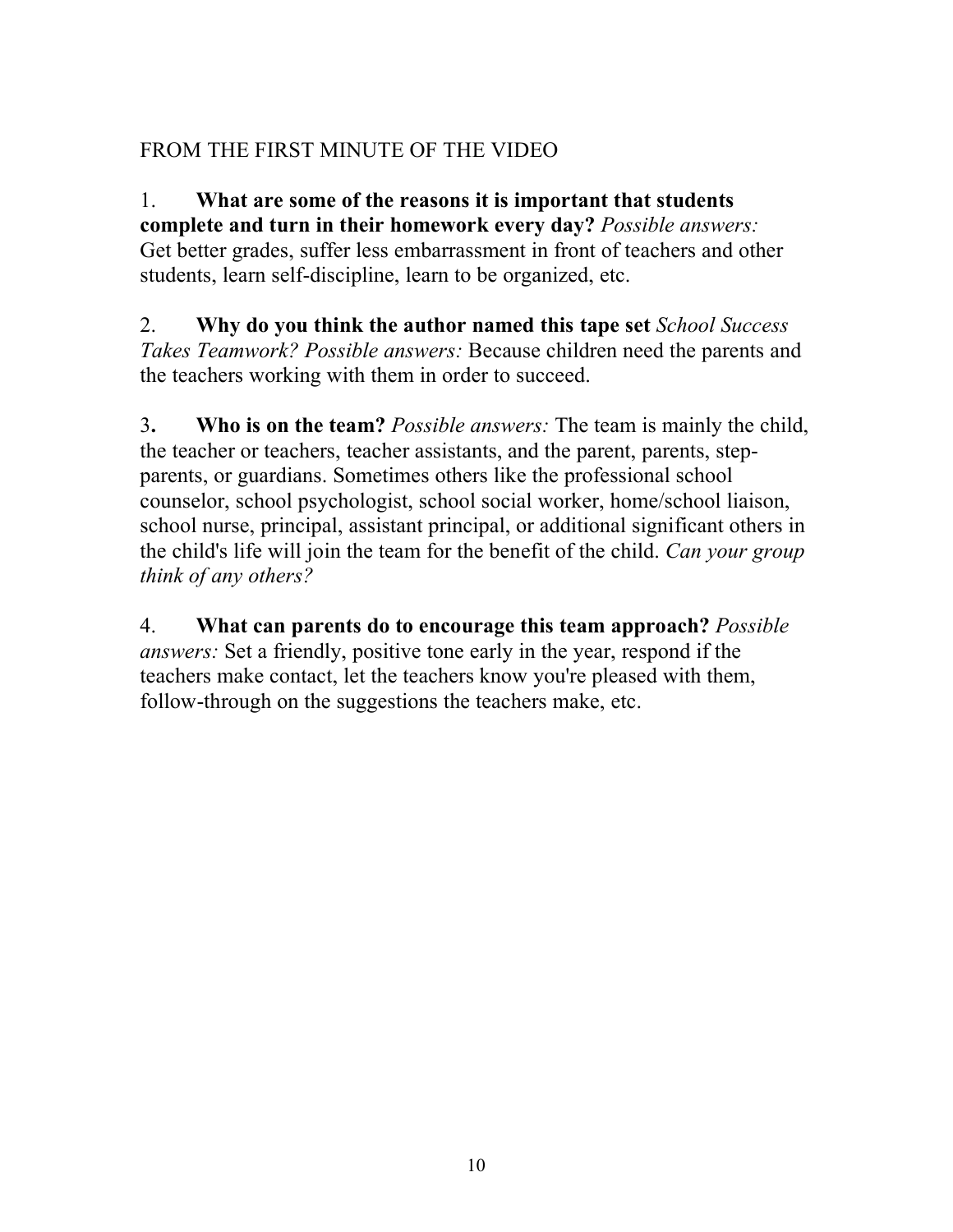## **FROM THE LAST 16 MINUTES OF THE VIDEO**

*If you decided to start and stop the tape, your discussion will be segmented. The following directions assume you showed it straight through. Please make the appropriate adjustments.*

*Discuss any or all of these suggestions in any order you wish. You may want to take them in chronological order. You may want to let the participants choose which ones they want to discuss. You may want to recall the participants' reactions and choose accordingly.*

#### *From "General Suggestions Regarding Homework For Your Children of All Ages"*

1. **Mr. Fleming EI-Amin made two points regarding the importance of homework. What were they?** *Answers:* Getting into the habit of learning beyond the classroom and gaining confidence in their own abilities. **Can you think of any other ways in which doing homework is important?**

2. **The video showed a father and son working out the homework schedule together. Why is it important that we involve our children in that process? Why not just decide what is best for everyone and then tell the children?** *Possible answers:* If our children feel no investment in the decision, they will be less likely to cooperate. Our children need to feel they have some power or control over their worlds.

3. **The video said that we should arrange the environment so our children can be self-sufficient. What does that mean to you?** *Possible answer:* The ultimate goal is that our children can take care of their own concerns with minimal input from us. Sometimes we hover too much or we make it such that our children really need to keep coming to us for supplies or information. We should set up the study area with all the equipment they might need including a dictionary. That will help them handle more of their homework themselves.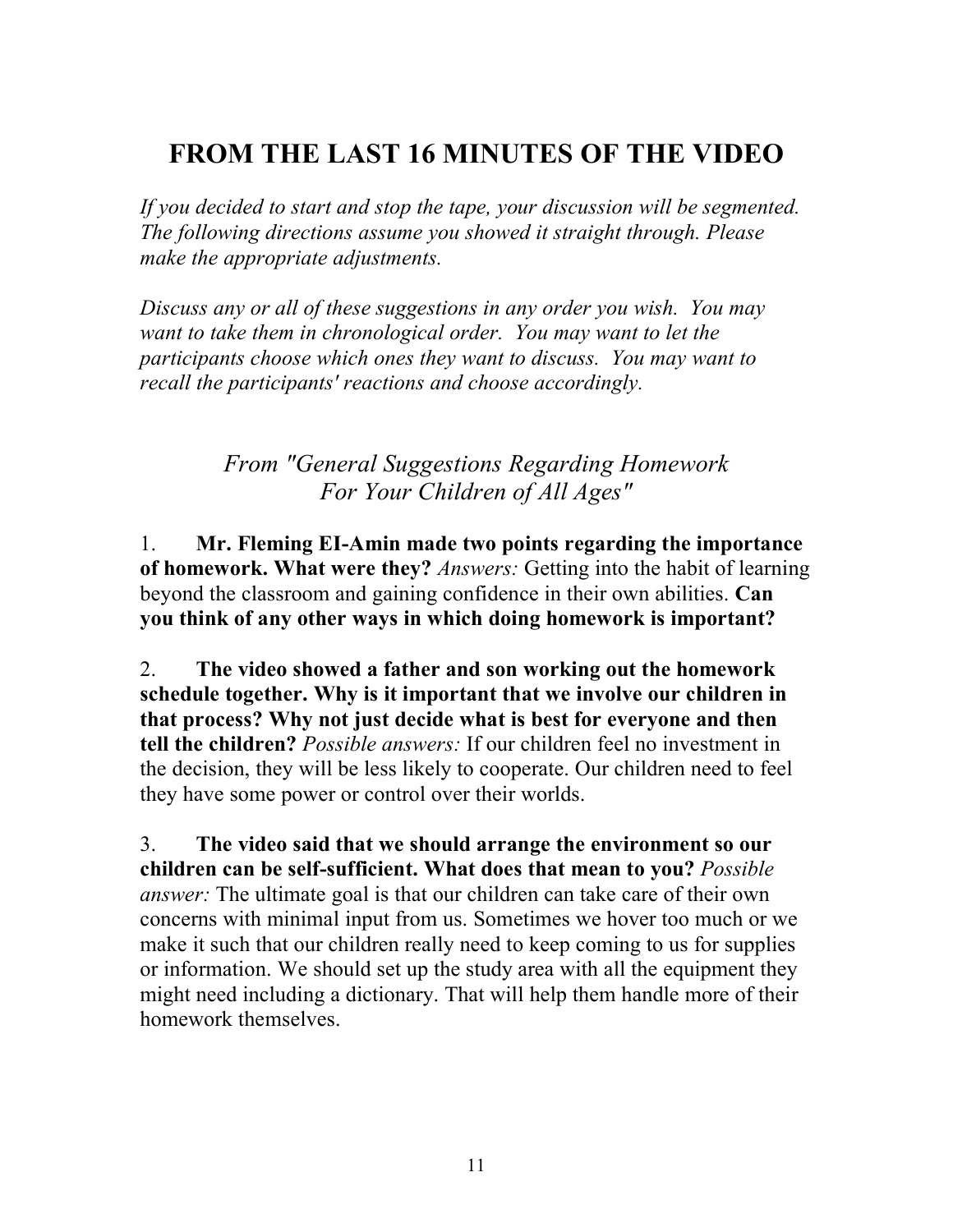4. **The video said no TV, "No loud music, and no telephone while doing homework." Do you agree with that?** *Answers will vary. You may want to point out that learning styles do vary and some people actually do learn better with music. I've never known anyone, though, who truly did learn better when listening to loud rock music. Have you?*

5. **Think about your own children. Do your children prefer to do homework in a busy place like the kitchen or dining room? Or, do your children need to be alone where it is quiet? If you have more than one child, you may very well have more than one answer here!** *Answers will vary.*

6. **Anybody here have a "stall master"? You know, this is the kid who can take forty-five minutes worth of homework and make it into three hours and twenty minutes just by sharpening pencils, getting drinks of water, feeding the dog, checking out the funny noise in the attic, looking out the window to see if a tornado is coming, counting the number of baseballs on the bedspread, and it goes on and on. It can drive you crazy, can't it? What has happened to you?** *Answers will vary. If you have a "stall master", you may want to share your own story here.*

7. Think to yourself: Do your children have:

- a.) an organized, stocked working area?
- b.) an assignment pad of some kind?
- c.) a specific place for finished papers?
- d.) the habit of having everything loaded up
- and by the door the night before?

*You may want to take polls of this and discuss whether each of these seems important and workable to the group.*

8. **Sometimes teachers do give just too much homework. Sometimes the load is only too much for one particular child. Sometimes parents may feel that the homework is just busywork. What should a parent do if any of these happens?** *Answer:* The parent should contact the teacher.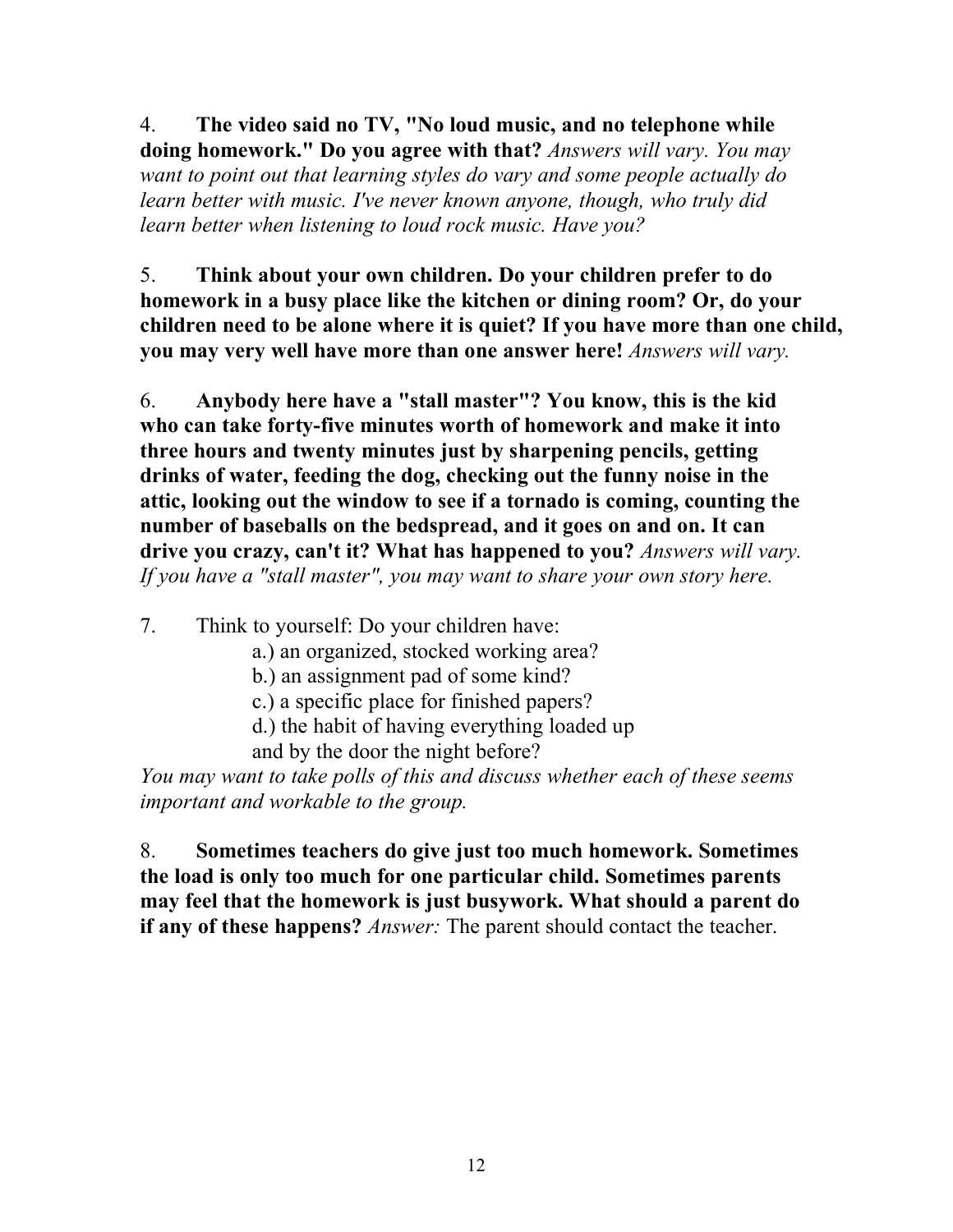9. **The video showed several excuses that teachers get for why homework isn't completed and turned in. Do you remember what they were?** "I forgot.", "I did it, but I left it on the bus.", "I did it, but somebody took it.", "My baby sister tore it up.", and "I left it in my pocket and my mother washed it." **Are there any other ones you've heard of?** *Answers will vary.*

10. **Whose responsibility is it to see that homework is turned in on time?** *Answer:* It is the responsibility of the child. Depending on the age of the child, the parent may need to guide the child into being organized and responsible, but the bottom line is that it is up to the child.

11. **How many of you have ever allowed yourself to be lulled into doing your child's homework for them instead of helping or checking it? Do you remember the father who ended up doing the math assignment for the high school daughter? Did that help the student?** *Answer:* No. Although the father may have meant well, he was actually stunting his daughter's learning. Kids get more out of homework if you let them do it. **Have you ever noticed that the more you're willing to do, the less your kids are willing to do?** *Discuss.*

12. **What has been your experience regarding letting your children take breaks while they're studying?** *Answers will vary.*

13. **The video said you should not let your children talk on the phone or play with friends during their study breaks. Do you agree with that? Why or why not?** *Answers will vary.*

14. **It is often hard for children to understand that big projects must be broken down into sections so that the final product will be ready on time. One idea is to list all the parts involved in doing a project and then mark them down on a calendar. Then your child can be responsible for keeping on schedule all the way along until the day it's due. Have you had any experience with that? What works for you and your children?** *Answers will vary.*

15. What ways have you found to reward your child for a job well done? *Answers will vary.*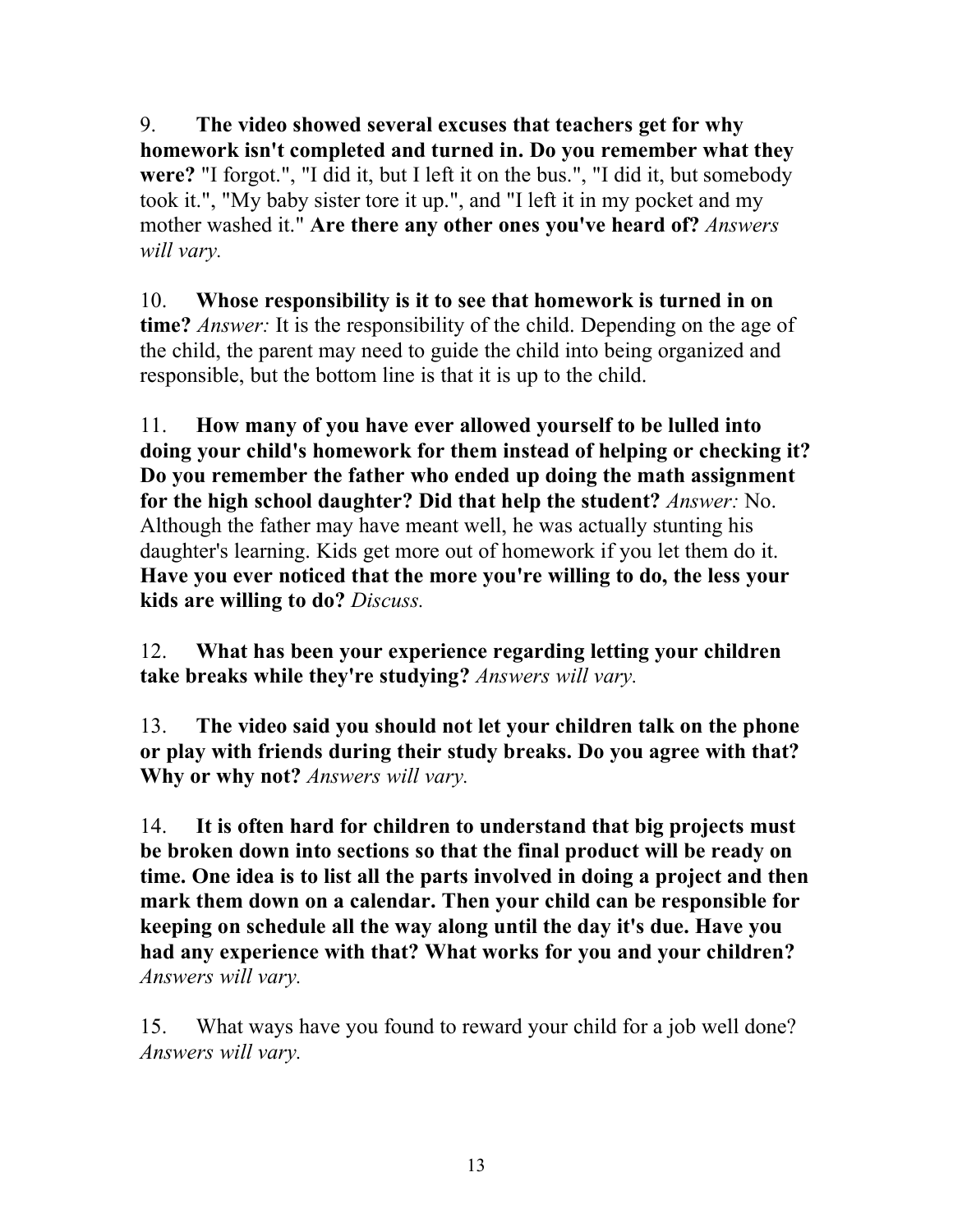*From "Suggestions Regarding Homework For Your Child In Kindergarten or First Grade"*

1. **What do you do when your children are reading to you and they get stuck on a word?** *Answers will vary.* **The experts disagree too. Some say you should help them sound it out. Some say clues about the meaning are okay. Some say that you should encourage them to use the context of the story to figure it out. And others say you should just tell them the word right away. The important thing is not to let them get too frustrated.**

2. **Has anyone had the experience of sitting down with a child to do math homework and getting the distinct idea that this child has never heard of this kind of math before???** *Discuss.* **Math homework is supposed to be for practicing already-learned skills. What do you think a parent should do if the child is having a great deal of trouble?** *Answers will vary. You may want to steer them toward the idea that they should communicate with the teacher.*

3. **What is a school project for?** *Answers will vary.* **Some parents seem to think a project is an opportunity for mom or dad to release some of their creative juices that have been bottled up for years. It's not. Some think it's time for the Jones family to compete against the Smith family. It's not. It's time for the child to create something with minimal guidance from the parents and to learn something in the process.**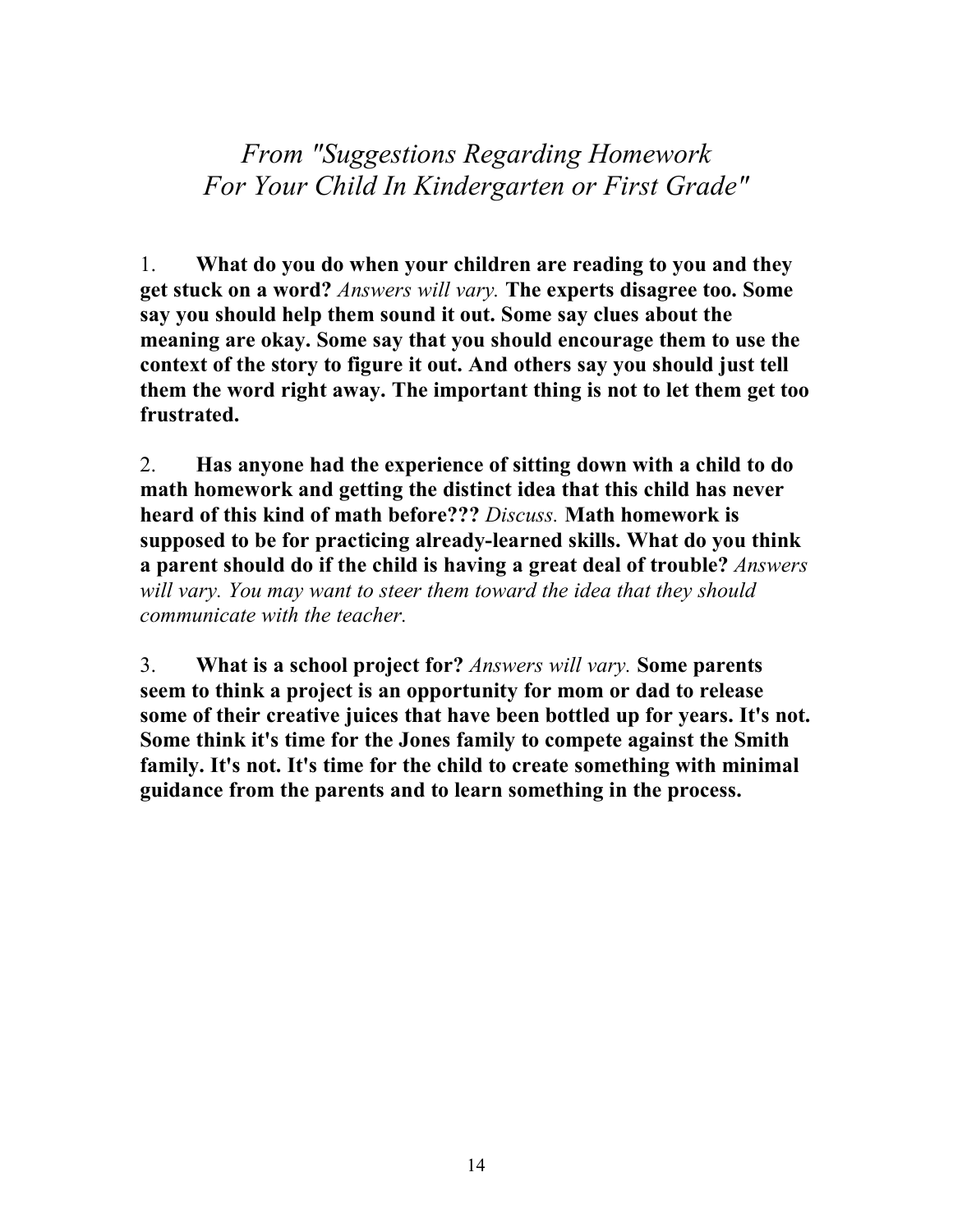## *From "Suggestions For Your Children In Grades Two Through Five"*

1. **Who can remember what the parent's role is supposed to be at this level?** *Answer:* To help the student know what is expected, to help the student get organized, and to look over the completed assignments.

2. **This is the time when we parents should start to wean our children away from our constant help. We should make it a steady, gradual trip toward independence. Who here finds that easy to do? Who finds it hard to do? Can you share some examples from your own life?** *Answers will vary.*

3. **What do you think is the right way to handle reading homework? Should the parents do all the reading? Should the children do all the reading? Should parents and children alternate stories? Alternate pages? Alternate paragraphs? Should the children read silently and then tell the parent about it? Does the age of the child make a difference?** *Answers will vary.*

4. **What do you think about the idea of a child being given his/her own menu in a restaurant? At what age would you start that? What do you think is good about doing that? Has anyone here done it before?** *Answers will vary.*

5. **Did any of you ever keep a diary when you were a child? Do you think children today are keeping diaries or journals? Should we encourage our kids to do that?** *Answers will vary.*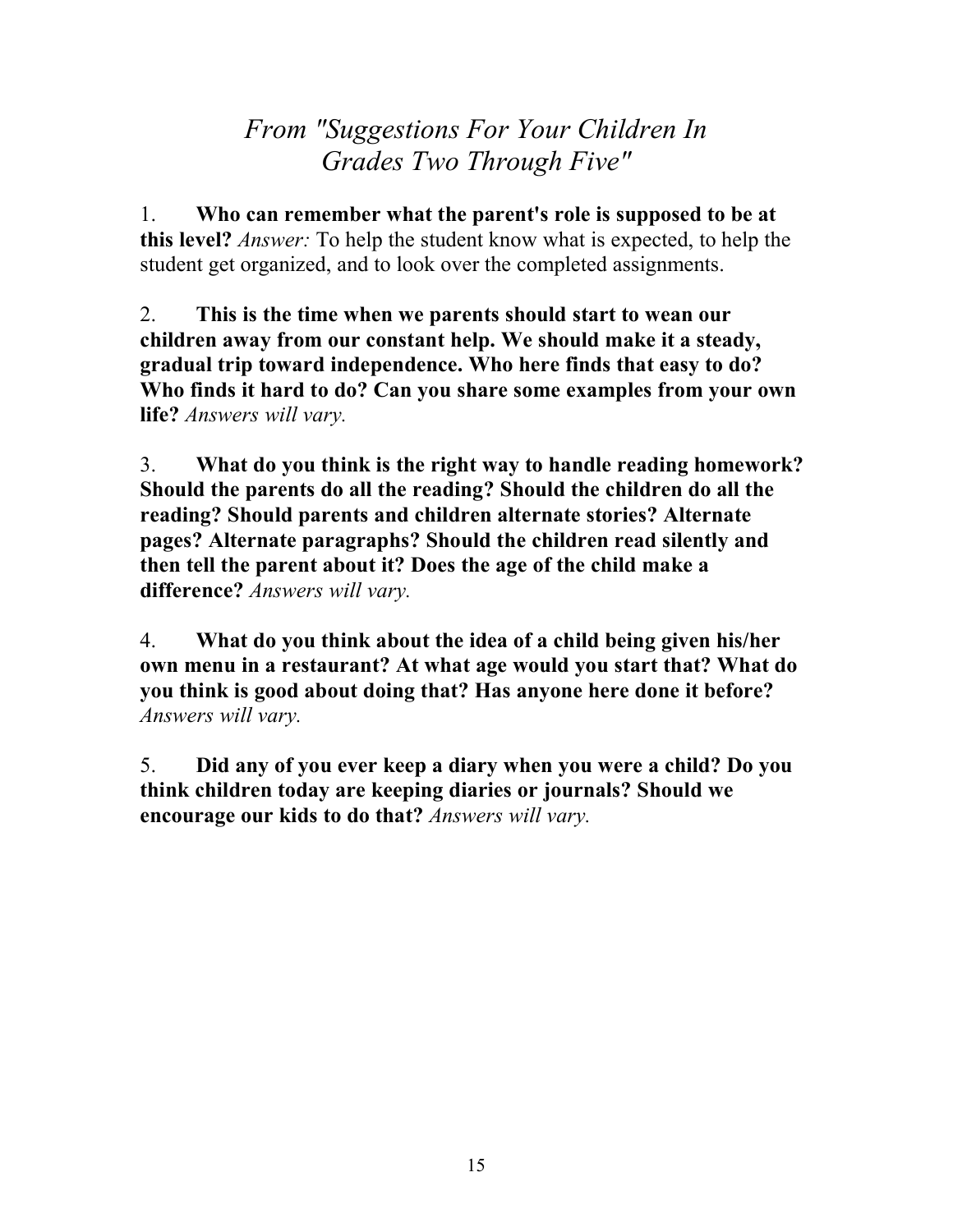6. **Barbara Lynn Taylor was talking about a controversy that exists between math teachers. Do you remember what the two sides of the controversy are?** *Answer:* One group wants homework brought in just the way the child does it, thinking they'll correct it in class and then the teacher can see where the students are having difficulty. The other group says that answering incorrectly on homework teaches mistakes, so, they want all papers brought in 100% correct. **Which do you think is right?** *Answers will vary*. **How should you decide which way your children should do it?** *Answer:* Ask your children's teachers.

7. **Let's try to think of some ways we can do math lessons at the grocery store.** *Possible answers:* Find the price of an item (either on the package or on the shelf). Compare one brand to another as to size and price. Compare the store's own brand to a nationally-known brand. Compare the big size of an item to the smaller size, using the cost per ounce. If the order is only a few items, add the prices to get the total cost and then subtract from the amount paid to find the change we should get. *See if your group can think of more.*

8. **What is it that hardly existed when we parents were kids, yet is a big part of the world our children live in today, and will be the center of the world of the future?** *Answer:* Computers.

9. **How many of you have children who already know more about computers than you do?** *Most will.* **Strange feeling, huh? Anybody have some computer stories you'd like to tell the group about?** *Encourage sharing.*

10. **Some families are able to buy home computers. Even if you can't buy one, your children probably have access to a computer at school. Many public libraries also have computers for children to use. Don't miss that chance to keep your children in step with the future!**

11. **Have you ever gone to a school science fair, enjoying row after row of the creativity of little children when all of a sudden there it is the blue ribbon winner and it is perfect so perfect that you know for sure that it was John Williams, Sr. and not Johnny Williams who did that project? Grrr! What should parents do when their children are assigned projects?** *Possible answers:* Help the child pick a topic, help the child get materials, and help the child "polish it up", still keeping it childlike.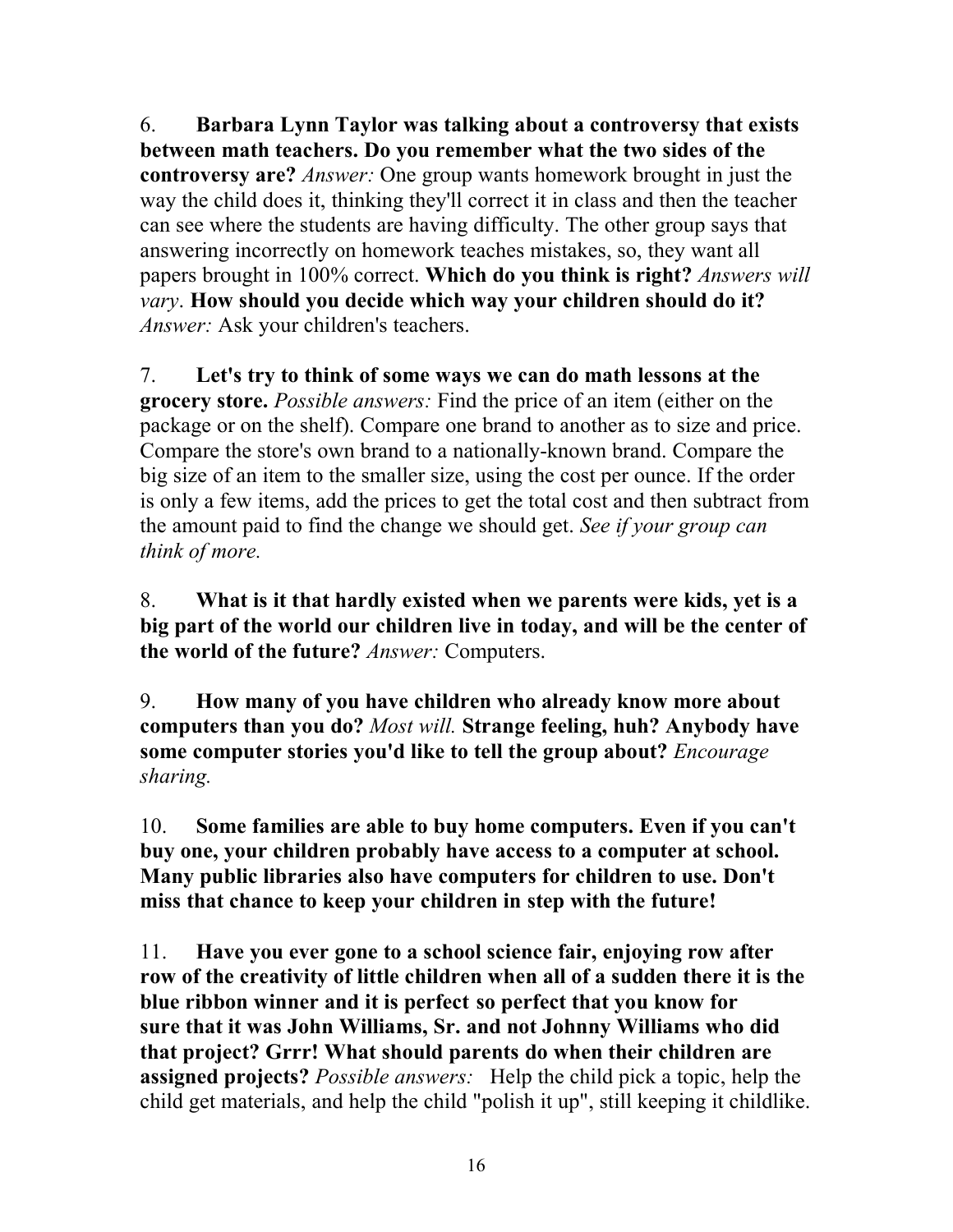## *From "Suggestions Regarding Homework For Your Child In Middle School"*

#### 1. **What organizational problems have you seen in middle school children?**

*Answers will vary.*

2. **What ways would middle schoolers choose to spend their time if they could?** *Possible answers:* Most likely with friends of the same sex or flirting with those of the opposite sex. Some would choose musical endeavors and some would choose sports. *What else?*

3. **Do you think that middle school students are good at organizing their time, setting priorities (that you would agree with!), delaying gratification, and so forth?** *Answers will vary.*

4. **What is your family's daily schedule like? Is it kind of wild? Is it the way your life was when you were a child? How is it different? What effect do you think these differences have on our children today?** *Answers will vary.*

5. **How many of you think that parents of middle school students should know what the assignments are every day and should be sure that they are done? Why do you feel that way?** *Answers will vary.*

6. **Have you noticed how difficult the work is in middle school compared to when we were there? Have you already had the experience of not having the foggiest idea of how to do an assignment? Just remember, the assignment is your child's and not yours. You don't have to be able to do it. Just be sure your child has done it.**

7. **What are some good reasons to ask for a parent/teacher conference?** *Possible answers:* The child's grades are dropping, the child seems to really hate school, there seems to be just too much homework, and so forth.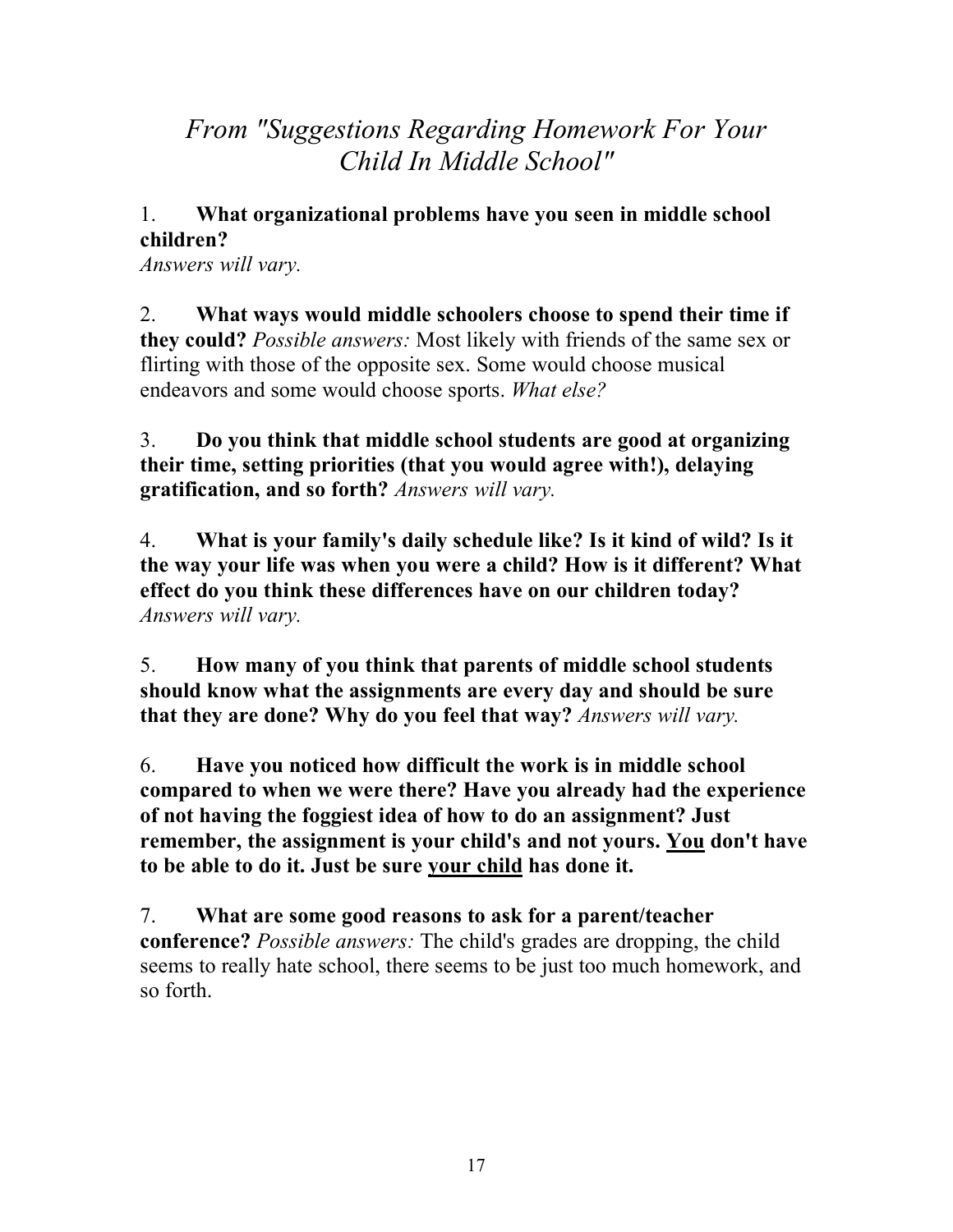8. **The video said that we should go into a conference not to complain, but to find solutions together. Let's role play some situations**

**here.** *Try to get volunteers for each role play. You may need to persuade someone who's "on the edge" of being willing. Let the role play run until you feel it should stop. Then be sure the group claps for the participants. Then debrief what happened. Talk about what other ways it could have gone.*

**a.) A mother comes to the teacher angry that her son is getting so much homework that he may have to drop off the football team.**

**b.) A father approaches the teacher saying, "What's the matter with you? My daughter always made A's in every other class and now she's getting C's and D's. What's wrong with you?"**

**c.) A mother says to the teacher, "I am really concerned. Sarah keeps coming home saying that she hates school and that nobody likes her. I don't think it was this way last year and I just don't know what to do. Do you have any ideas?"**

**d.) A father says, "It is taking Joshua at least four hours every night, and sometimes longer, to get his homework done. It's draining him and frankly the rest of the family, too. Do you know what's going on here?"**

9. **What examples have you seen in your own home or heard about in others' homes about teenage rebellion?** *Answers will vary.* **What was it like for you and your parents? Do you think rebellion is "a normal and necessary part of growing up"?** *Answers will vary.* **The experts say that it is important for teenagers to rebel against the beliefs and the ways of their parents so that they can establish their own identities. What do you think?** *Answers will vary.*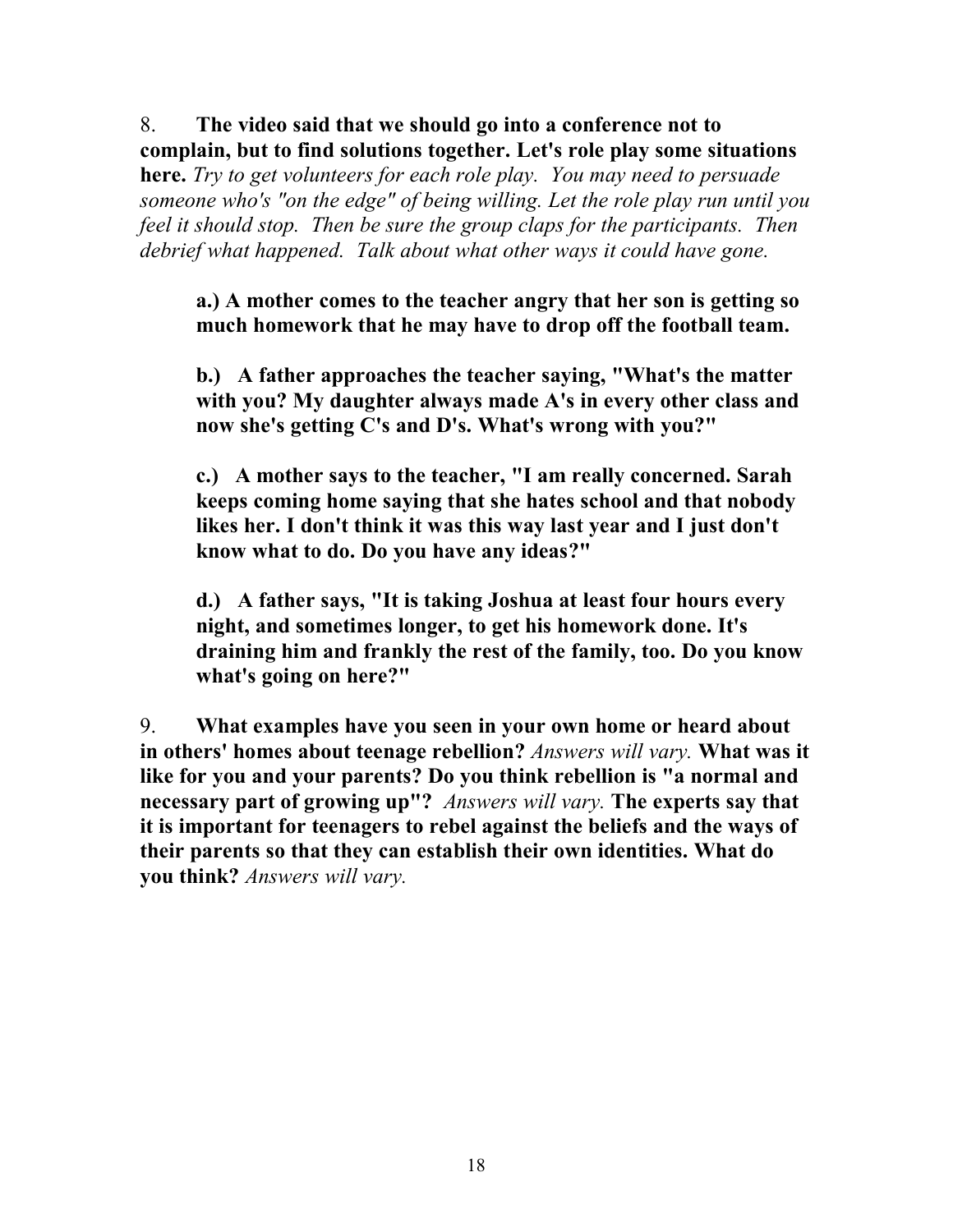*From "Suggestions Regarding Homework For Your Children In High School"*

1. **Most high school students look pretty grown up and responsible. Are they all equally responsible and able to be independent?** Possible answer: Looks can fool you. High school students may still need help with organization, decision-making, and responsibility. If they have a long way to go, and a short time to do it, these areas need to be top priorities, or your children will leave your home unprepared to function successfully in the world. Take them from where they are, and move them ahead to where they need to be.

#### 2. **What activities are high school students involved in? Think of it this way: how do you think most high school students want to spend their time and what should they be doing?** *Possible answers:*

Wants: "Hanging out", talking on the phone, eating, dating, exercising, doing sports, listening to music, watching MTV, watching TV and videos, and taking lessons like music, karate, or dance.

Shoulds: Going to class, doing homework, completing projects, doing chores around the house, working at jobs, and sleeping (or should that one be up above???)

3. **That list is pretty extensive. How do they get it all done?** *Possible answer:* They might not. This is where you should step in and help them organize their time. Don't just tell them what to do and when. Not only will you meet with resistance, but it is not teaching them to be independent and responsible when they leave you. And that's what successful parenting is all about. Work on it together cooperatively.

4. **High school students are often asked to do research papers. What do you think your role should be in doing those?** *Possible answers:* Help your children get the research materials at the library, or wherever is required. Help your children develop a timeline so it will be done on time. Before the final draft is done, check for grammar, spelling, and punctuation. Other than these, let your children do their own work.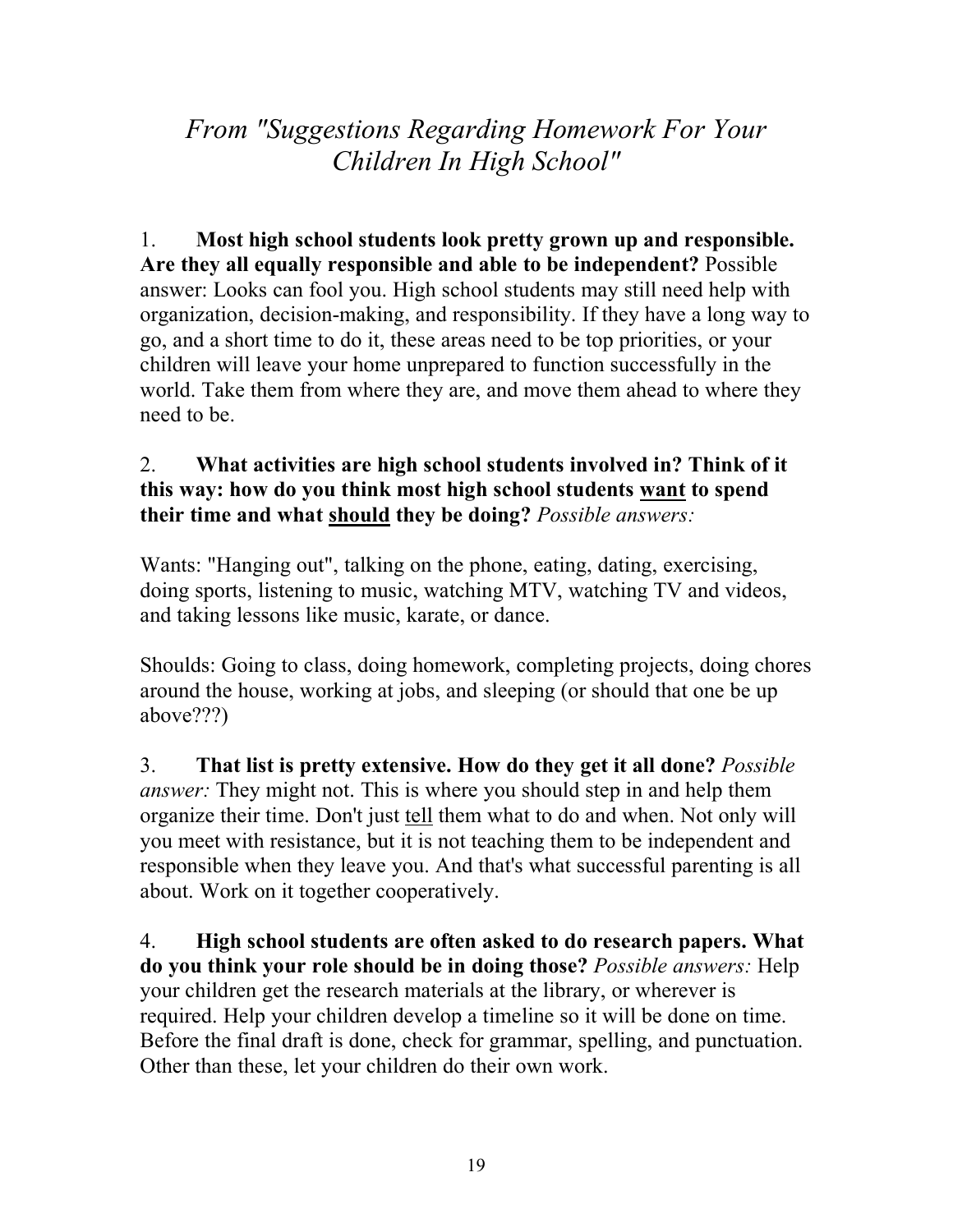5. **If your child started having some real tough times what would you do to help?** *Possible answers:* Do my best to listen and help my child solve the problems. If it became clear that I just wasn't the right one to help, I'd try to get some help from the school counselor, a friend, a relative, our minister, or even a psychologist or psychiatrist. *See if your group has any other ideas.*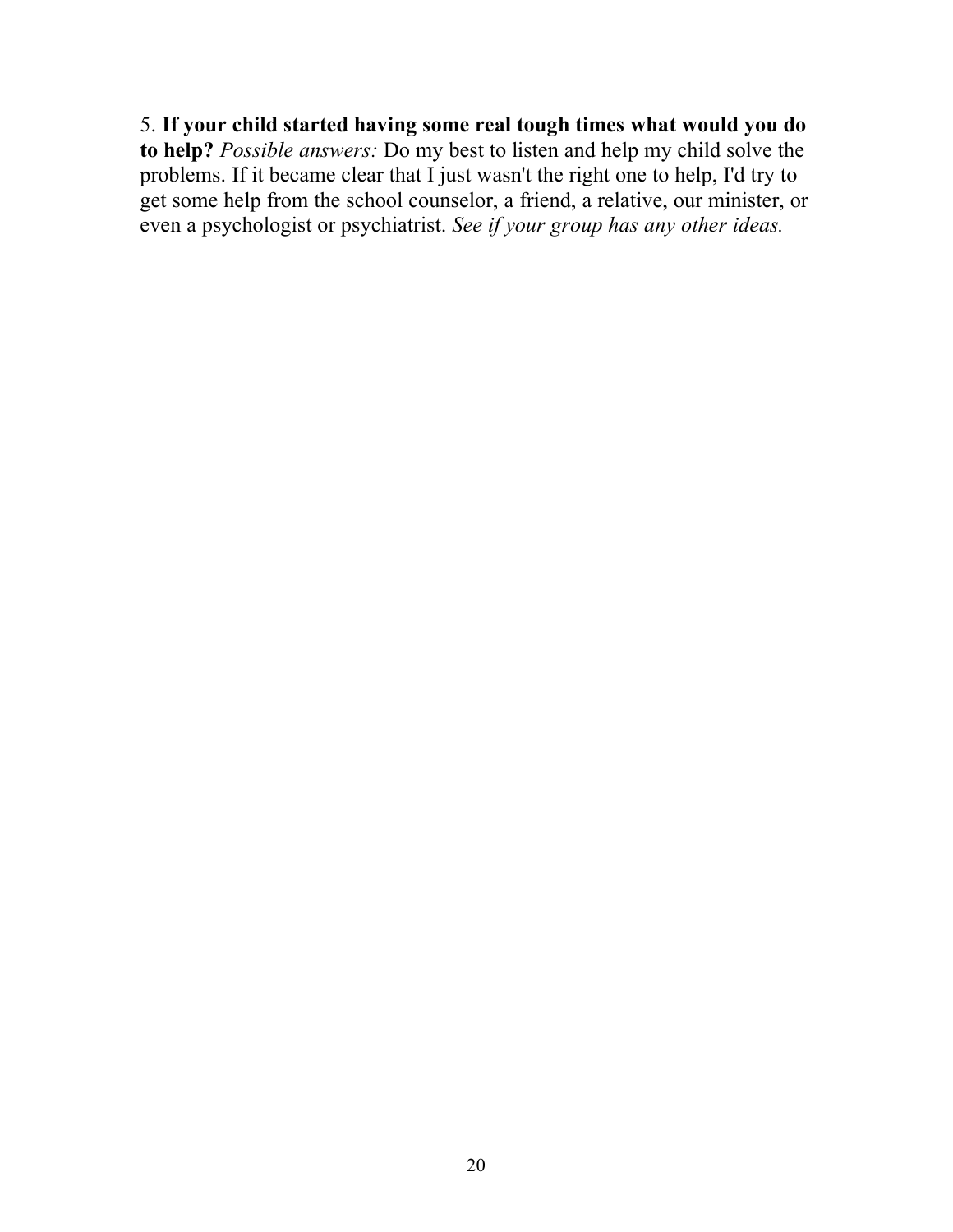*From "But What If They Just Won't Do Their Homework? "*

#### 1. **What do you think is the first thing most parents do when they find out that their child isn't turning in homework? Let's do a role play**

**to show that.** *By now, your group should be pretty warmed up and there should be at least two people who will take a risk with you. Let them decide who will be the parent and who will be the child. Give them a moment to communicate and then let them start with the way they think it would go. Be sensitive to when you should stop it and begin applause. Thank them. Debrief what they did. Chances are, they will have shown an angry parent yelling at the child. Discuss that. If that is not what they did, discuss the way they did depict it.*

2. **The video said that parents should be troubleshooters. Let's see if we can remember the nine ideas you should look into.** *(These are not the ten items listed on the graphic under "Check To See Where The System Is Breaking Down". We 'II go over that in a few minutes.)*

- a.) Have a talk with your child and really listen.
- b.) Find out what the teachers think.
- c.) Check your child's vision and hearing.
- d.) If your child isn't feeling well, have a doctor check him/her out.
- e.) Be sure you have school supplies.
- f.) Figure out the best homework schedule for your child.
- g.) Decide about study breaks for your child.
- h.) Think about whether you are showing that you think homework and school are important.
- i.) Have you considered whether your child might even have a problem such as a learning disability or Attention Deficit Hyperactivity Disorder? If you have, see the teacher, professional school counselor, school psychologist, or private practice clinical psychologist.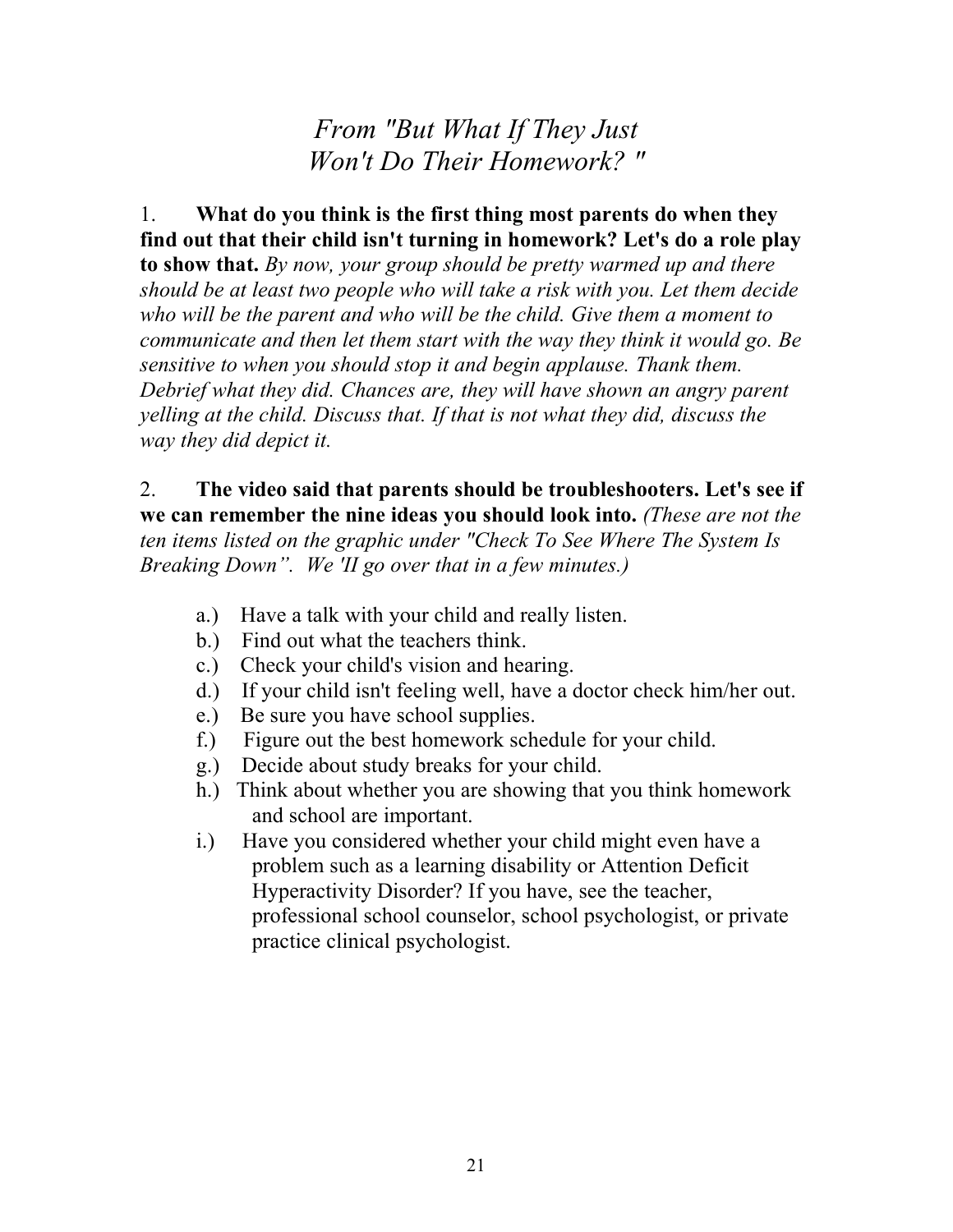3. *Distribute the handout called, "Check To See Where The System Is Breaking Down".* **Let's take a look at it.** *Go through the handout, discussing each one as you see fit. Urge the parents to take this home and use it if ever the homework monster attacks at their house.*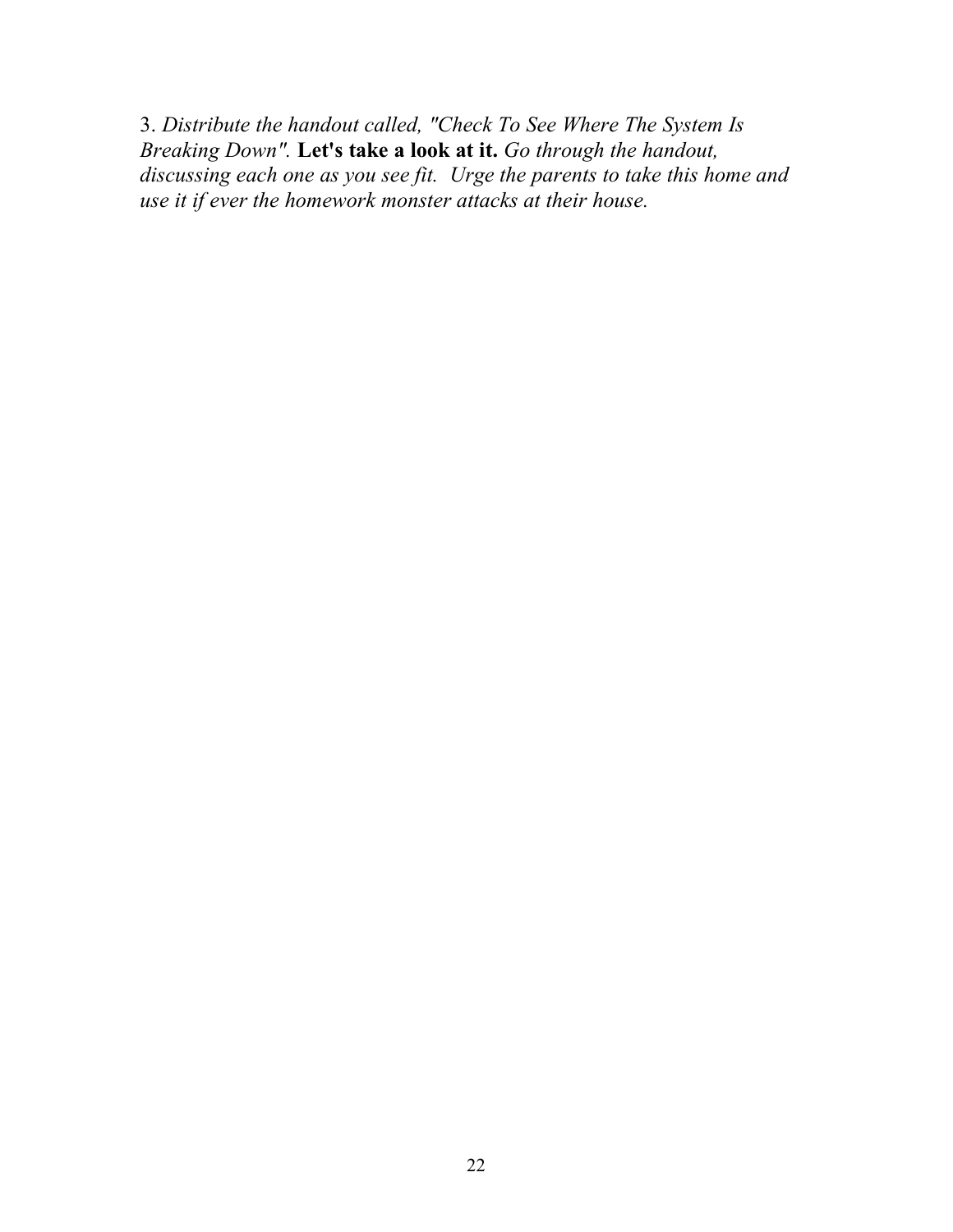### *From "And a few more ideas…."*

1. **Does your family sit down together at the dinner table? If not, why?** *Discuss.* **If yes, what does your family typically talk about at the dinner table?** *Answers will vary.* **Does your family talk about the day's events including homework assignments?** *Answers will vary.*

**Often work schedules, sports practices, lessons, and whatever get in the way of a family dinner. Many families place a very high priority on spending that time together every night. What do you think?** *Answers will vary.*

2. **What do you think we parents can do to teach our children to respect adults?** *Possible answer:* First of all, be a model worthy of respect. Be honest, kind, thoughtful, and loving. Secondly, live by the old adage, "If you can't say something nice about someone, don't say anything at all." Instead, look for the good in everyone. Third, treat your children with respect by asking for and considering their point of view, by knocking at their door, by listening to them, and by loving them.

3. **Do you think students do better in school when they show respect for the adults at the school?** *Answers will vary. Teachers say they do.*

4. **The video said, "Teachers can spot the children who do chores at home because they do better schoolwork." What do you think about that?**

*Discuss.*

5. **Have you ever noticed that many parents take their children someplace and then do all the talking for the children, as if the children are not even there? For example, the librarian will ask the father, "Does she want to check out a book?" or the sales clerk will ask the mother, "Does he want to buy something?"** *Discuss.* **Our children will grow in independence and responsibility if we teach them how to take care of their own business and then let them do it.**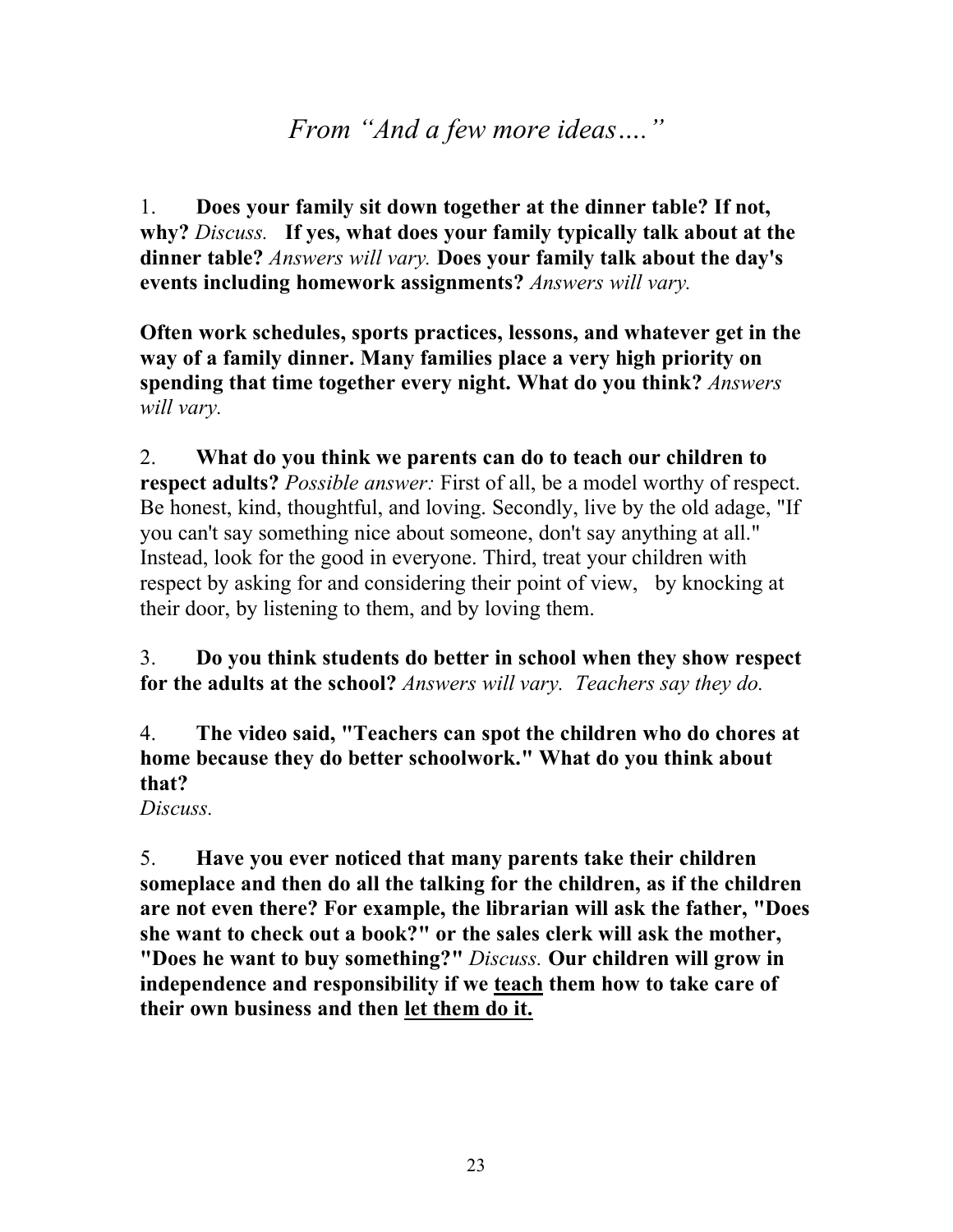#### 6. **What are some of the ways we can recognize our children's**

**accomplishments?** *Possible answers:* Sing the children's praises to someone else like a friend or relative, keep scrapbooks, frame their own drawings and hang them on the wall, display their good school papers somewhere prominent like on the refrigerator or closet doors, display trophies or ribbons they win, and hang team, class, or other group pictures on the wall.

#### 7. **How do you think you will feel the day your child graduates?**

*Possible answers:* thrilled, delighted, happy, exhausted, scared, worried, sad, lonely, proud, excited, etc.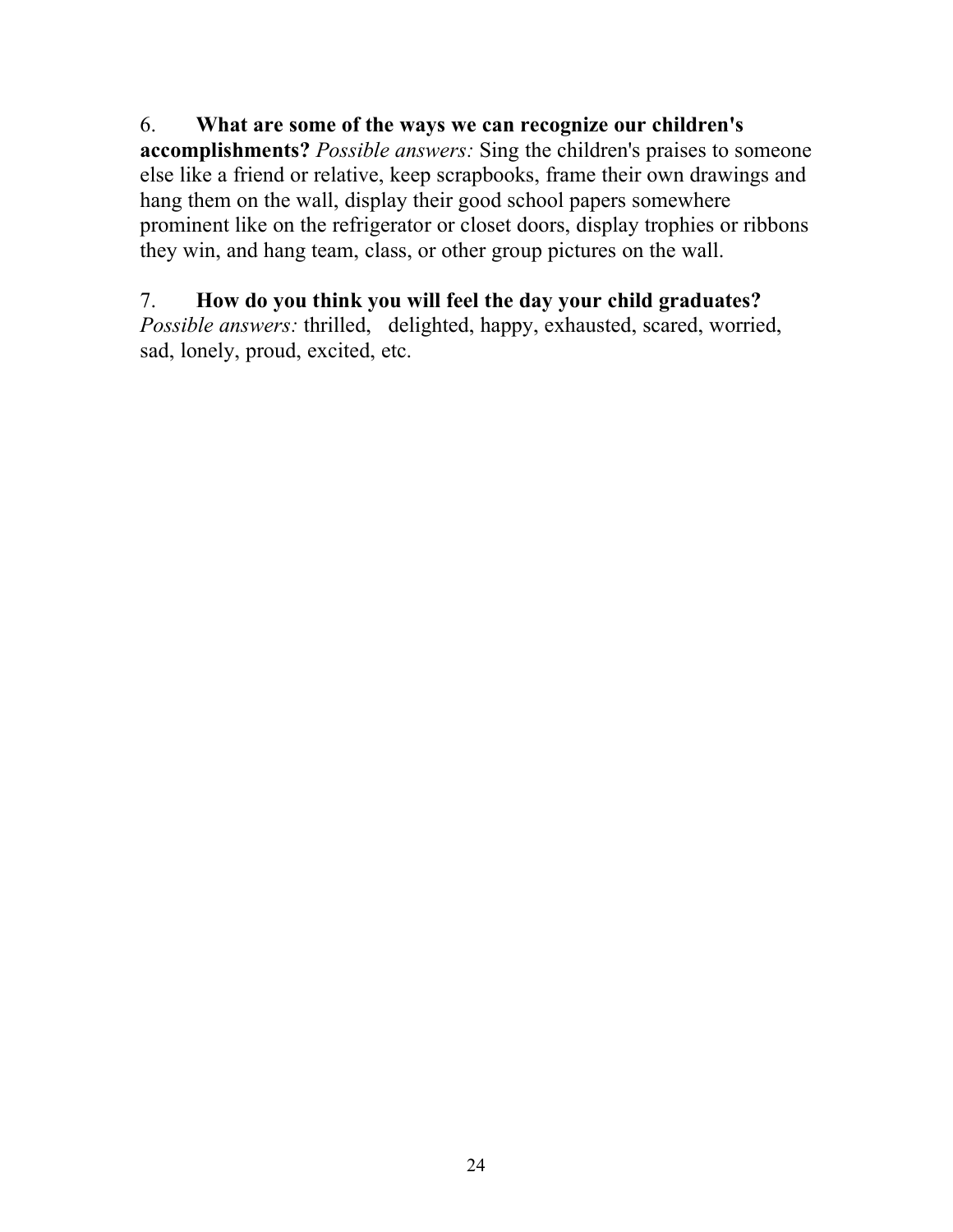## **III. CONCLUSION**

1. **Now we have reviewed (some of, many of, or all of) the suggestions from the video and you have written down some notes about you and your children on "My Personal Plan".**

2. **First look on the left side of your paper entitled, "Things I Already Do Well". For every item you listed, congratulate yourself.**

3. **Now look to the right side at the list of ideas you are going to try. None of us can make lots of changes all at once, so take a moment to prioritize your list.**

4. **Put a number 1 next to the one you think is most important. Then rank the rest by numbering them 2, 3, 4, etc. Jot down the name of the child you think especially needs each idea.**

5. **Plan to work on one new goal each week. Are you willing to make a commitment to yourself tonight?** *(Pause)* **Would you also be willing to make a commitment to someone else in this room?** *(Pause)* **If you would, then do it now. Yes, really. It will help you to keep your promise.** *(Give the participants a chance to promise to someone else that they're going to work on a specific suggestion.)*

6. **When you get home, put your list on your refrigerator or on your bathroom mirror. Look at it every morning, decide on your goal for the day, and promise yourself to keep on trying.**

**Best wishes!**

**We hope you enjoy successful parenting!**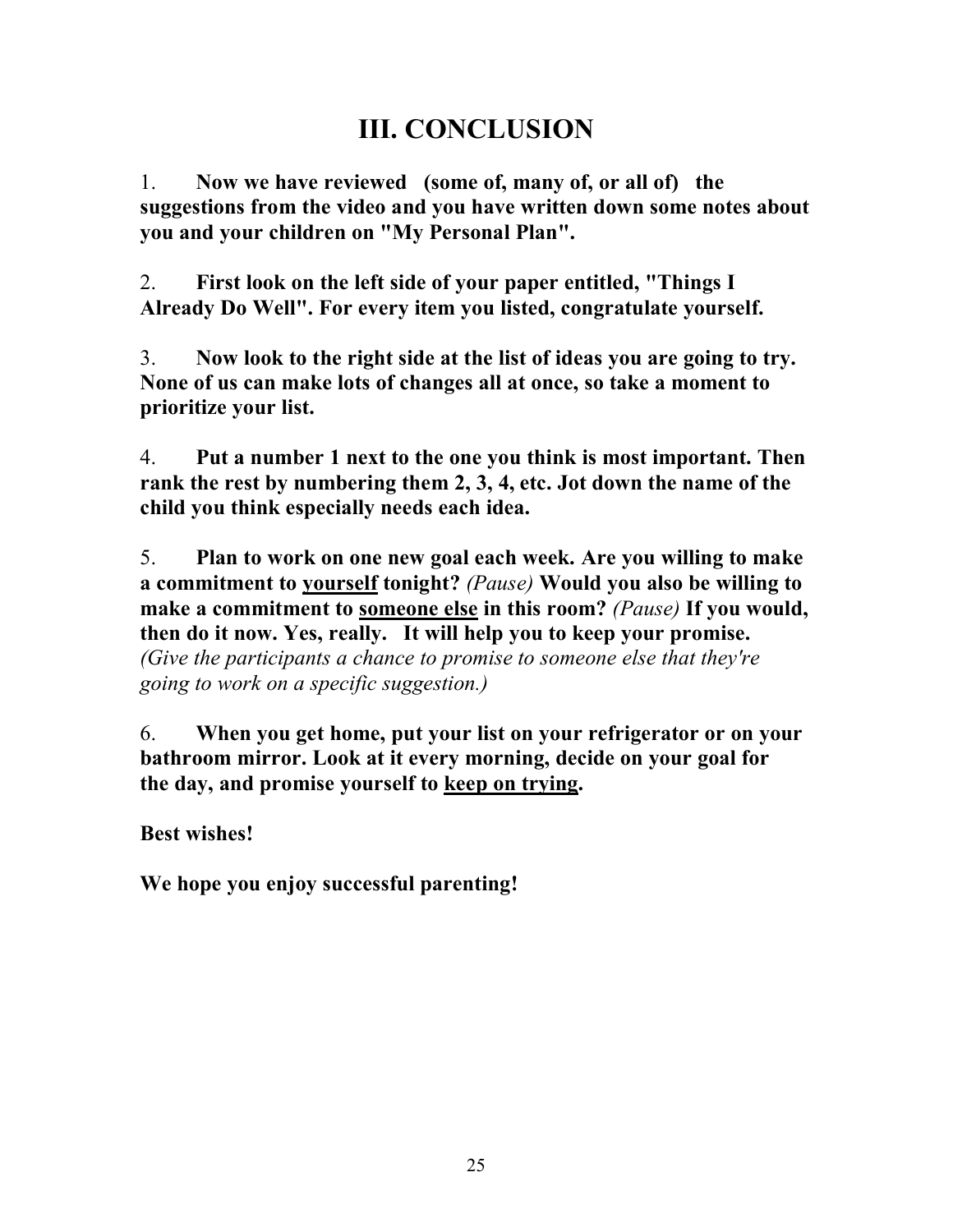*You may want to suggest to your workshop participants that they purchase their own copy of the "School Success Takes Teamwork: Taming The Homework Monster" video so they can review it periodically, and so they can share it with the other adults in their child's life. You may also want to make your participants aware of the other tapes in the SUCCESSFUL PARENTING series: "Self-Esteem is the Key", "Communication is Crucial", "Discipline Makes the Difference", and "School Success Takes Teamwork: The Basics". The tapes on self-esteem, communication, and discipline are also available in Spanish. In addition to these videotapes, we have developed a workbook for parents covering self-esteem, communication, and discipline which is written on a third to fourth grade reading level. The workbook has also been recorded on audiotape.*

*For more information or to order, please contact:*

*Active Parenting Publishers (800) 825-0060 1955 Vaughn Road, Suite 108 Kennesaw, Georgia 30144 www.ActiveParenting.com*

Our videotapes are copyrighted and may not be duplicated.

*Thank you again for using this videotape and Facilitator's Guide. We hope you'll consider using other tapes, guides, and other materials in the SUCCESSFUL PARENTING series.*

*We welcome any comments, concerns, or suggestions regarding this tape, this Facilitator's Guide, or our general concept and how it worked for you. We'd also love to find out about the specific ways you've used our materials. Success stories keep us going!*

*Please do let us hear from you. Thanks!*

*Barbara Lynn Taylor*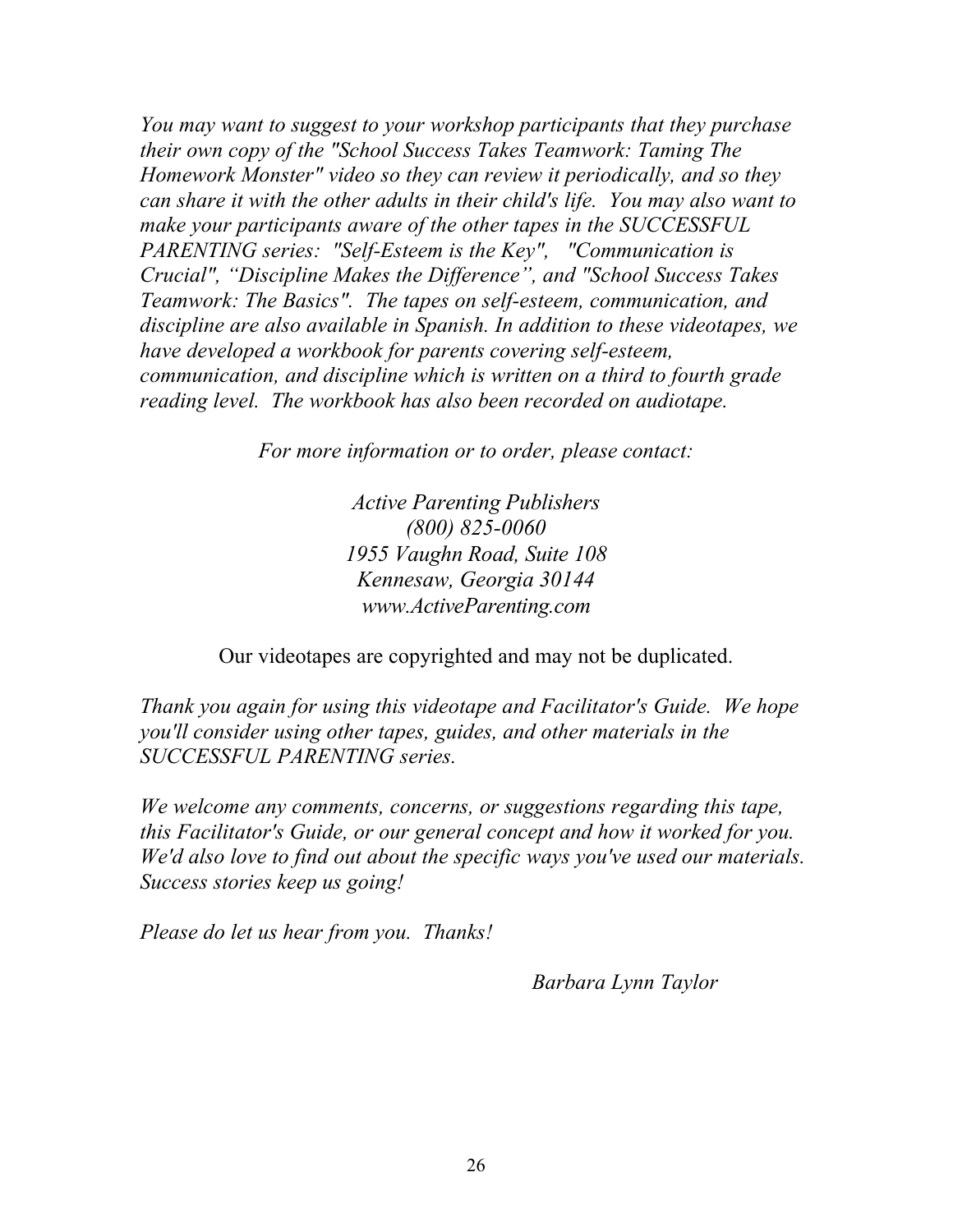## **SCHOOL SUCCESS TAKES TEAMWORK** *Taming The Homework Monster*

#### CHECK TO SEE WHERE THE SYSTEM IS BREAKING DOWN

- \_\_1. How is the teacher telling the homework assignments?
- 2. Is your child writing the assignments down on an assignment pad or on a sheet of paper in a notebook?
- \_\_3. Is your child bringing home the needed books and papers?
- \_\_4. Does your child have time in his/her schedule to do the homework?
- \_\_5. Are you supervising the homework? Is it possible that you are overscheduled with responsibilities of home and work?
- \_\_6. Could your child be trying to get your attention by not doing homework?
- \_\_7. Does your child have a quiet place to work where brothers and sisters will not be a bother?
- \_\_8. Does your child place the finished work in a certain place like in a folder or in a notebook?
- \_\_9. Does your child get the work back to school, or could something be happening to it on the way?
- \_\_10. Is your child turning it in at the right time?

If you've checked all these out, fixed each one, and you've decided that your child just isn't trying hard enough, have a talk with your child. Work with the teachers to set up a contract, a chart, or some other kind of system of positive and negative consequences. These are described in Part Three of this series: *Successful Parenting*, "Discipline Makes the Difference".